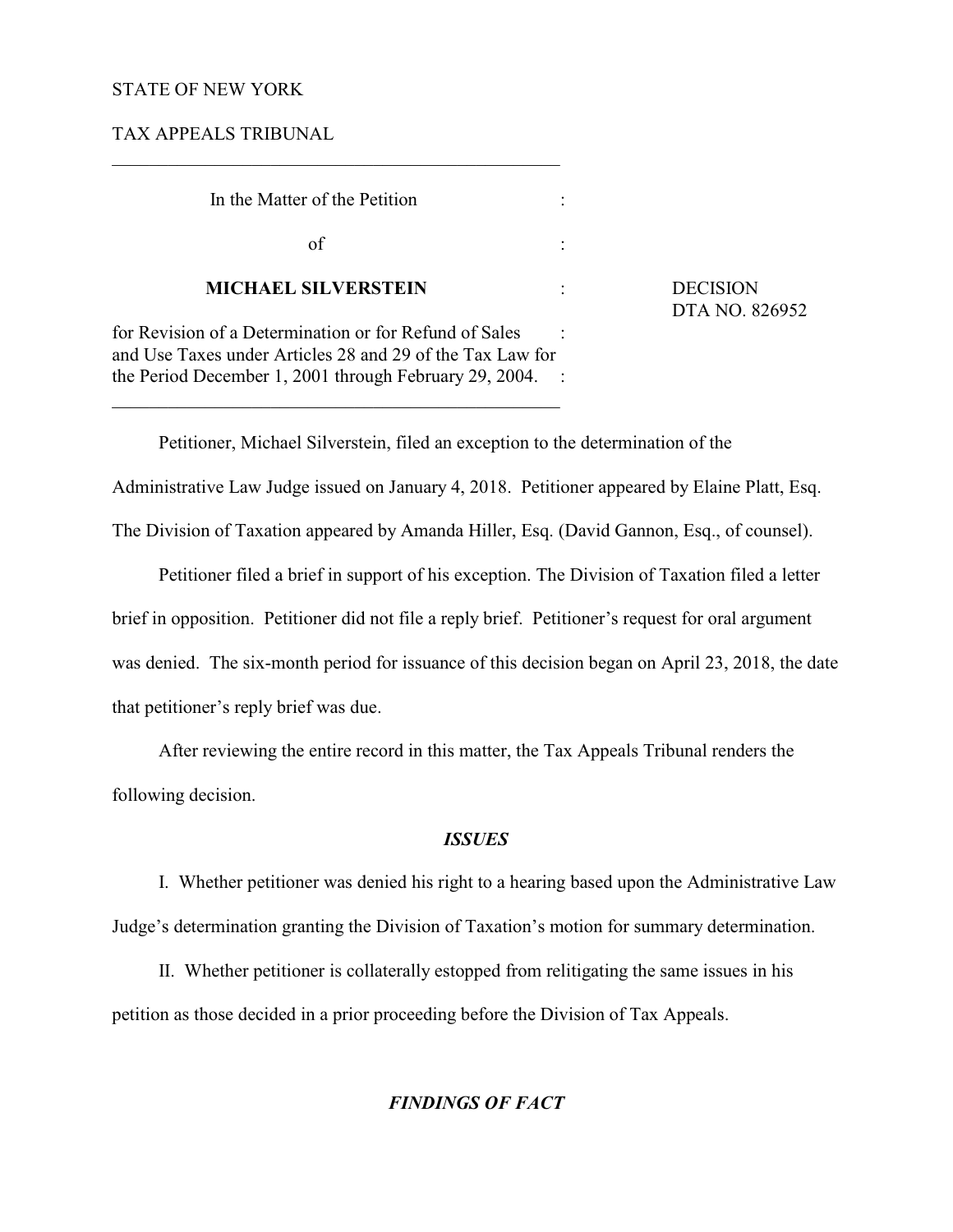We find the facts as determined by the Administrative Law Judge. Those facts are set forth below.

1. The Division of Taxation (Division) brings this motion for summary determination based upon the doctrine of collateral estoppel. A number of facts relevant to this proceeding are identical to the facts found in a prior decision of the Tax Appeals Tribunal, *Matter of Silverstein* (Tax Appeals Tribunal, December 7, 2017) (*Silverstein I*). Those facts are further supported by the evidence the Division has presented in support of this motion, as stated below.

2. On June 10, 2013, the Division issued a notice of determination, notice number L-039533890, to petitioner, Michael Silverstein, as a responsible person for Metro Auto Leasing, Inc. (Metro), asserting tax due in the amount of \$292,200.28, plus interest, for the period ended February 28, 2002 through February 29, 2004. Said notice is the subject of this proceeding. Additionally, on June 10, 2013, the Division issued two notices of determination to petitioner: notice number L-039533892, asserting tax due of \$916,553.84, plus interest of \$4,289,581.35 and penalty in the amount of \$2,673,101.68, for the period ended February 28, 1999 through February 28, 2002; and notice number L-039533891, asserting interest due of \$1,593,667.37 and penalty in the amount of \$1,201,335.37, for the period ended February 28, 2002 through November 30, 2007. Notice number L-039533892 was issued to petitioner as a person required to collect sales and use taxes pursuant to Tax Law  $\S$  1131 (1) and 1133 (a) for Crest Auto Leasing, Inc. (Crest). Notice number L-039533891 was issued to petitioner as a person required to collect sales and use taxes pursuant to Tax Law §§ 1131 (1) and 1133 (a) for Metro. Notice numbers L-039533891 and L-039533892 were the subject of a separate proceeding before the

-2-

 $1$  The interest and penalty asserted in notice number L-039533891 were based on the determination of tax due in the amount of \$685,200.28. A portion of that tax, in the amount of \$292,200.28, is the subject of notice number L-039533890, at issue in this proceeding. Restitution in the amount of \$393,000.00 was applied to the remaining tax due (*see* finding of fact 21).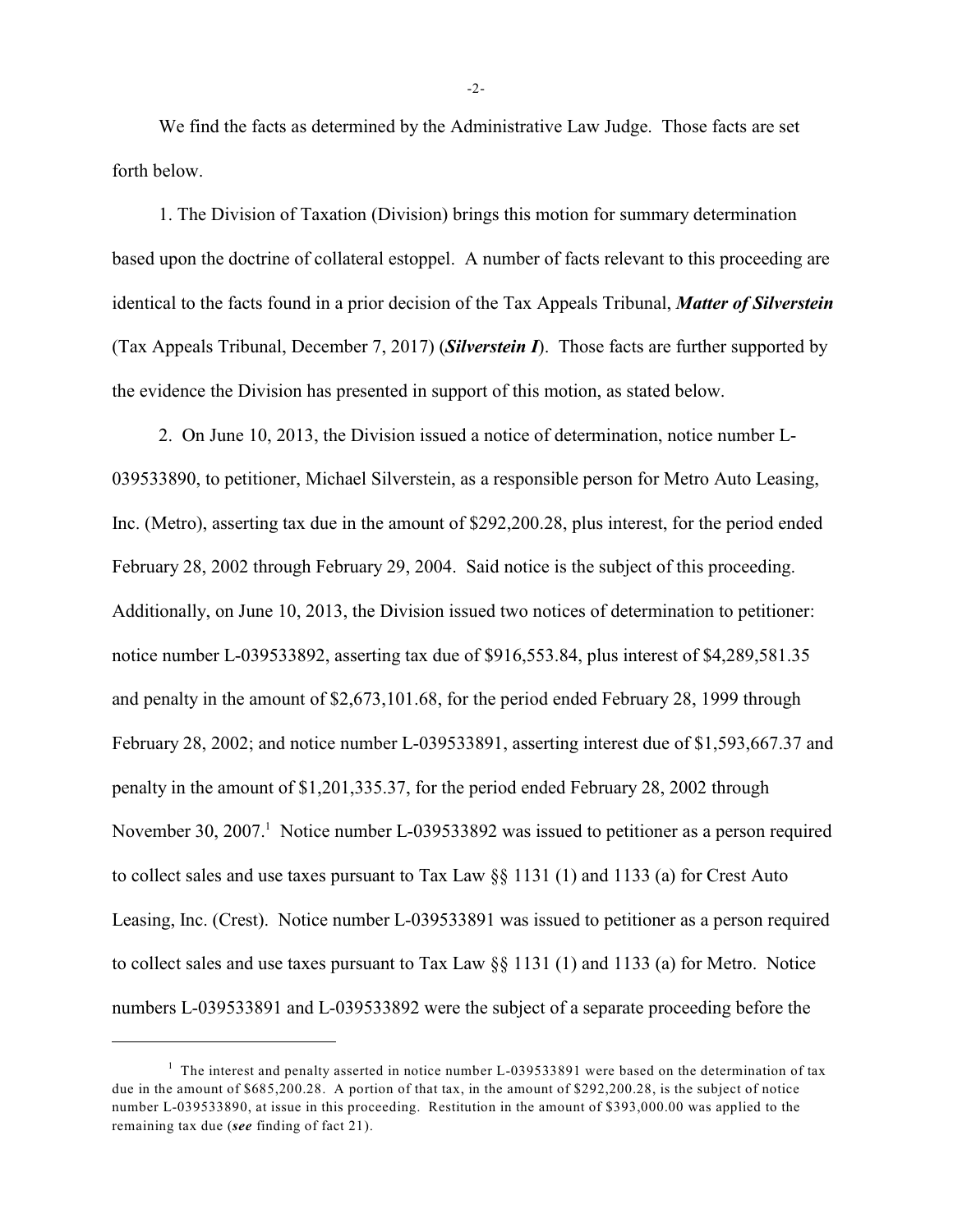Division of Tax Appeals (*Silverstein I*). The notices were all addressed to petitioner at P.O. Box 359, Alpine, New Jersey 07620, and mailed by certified mail. This same address was listed on the power of attorney for petitioner, dated April 8, 2010, filed during the criminal proceedings against him, and was the last known address for him at the time of the issuance of the notices.

3. During the period at issue, Crest and Metro were in the business of automobile sales and operated a dealership at a facility comprising the addresses  $42-06$  through  $42-10$   $27<sup>th</sup>$  Street, Long Island City, New York. Crest did business under the following names: United Buying Service, The Any Car Store, $<sup>2</sup>$  and Auto Plaza. Metro did business under the following names:</sup> New York Auto Mall, Metro Auto Mall, The Auto Plaza, and Cars Buy Tel.<sup>3</sup>

4. The Division began an examination of Crest in June 2001. A review of the Division's records revealed that the last sales tax return filed by Crest was for the period ending August 31, 1998, reporting zero sales and zero tax due, and no subsequent sales tax returns had been filed. On June 4, 2001, the Division sent a letter to Crest d/b/a United Buying Services at its last known address in the Division's records, 1 Beatrice Lane, Glen Cove, New York, stating that the business's sales tax records had been scheduled for a field audit for the period September 1, 1998 through May 31, 2001. The letter stated that "[a]ll books and records pertaining to your sales and use tax liability, for the period under audit, must be available on the appointment date." The appointment date indicated on the letter was July 20, 2001. A records requested list was attached to the letter specifying the books and records to be provided by Crest.

-3-

<sup>&</sup>lt;sup>2</sup> Documents included in the record show variations of this  $d/b/a$ , including Any Car Store and Anycarstore.

<sup>&</sup>lt;sup>3</sup> Documents included in the record show variations of this  $d/b/a$ , including Cars By Tel, Carsbytel, and Cars-Buy-Tel.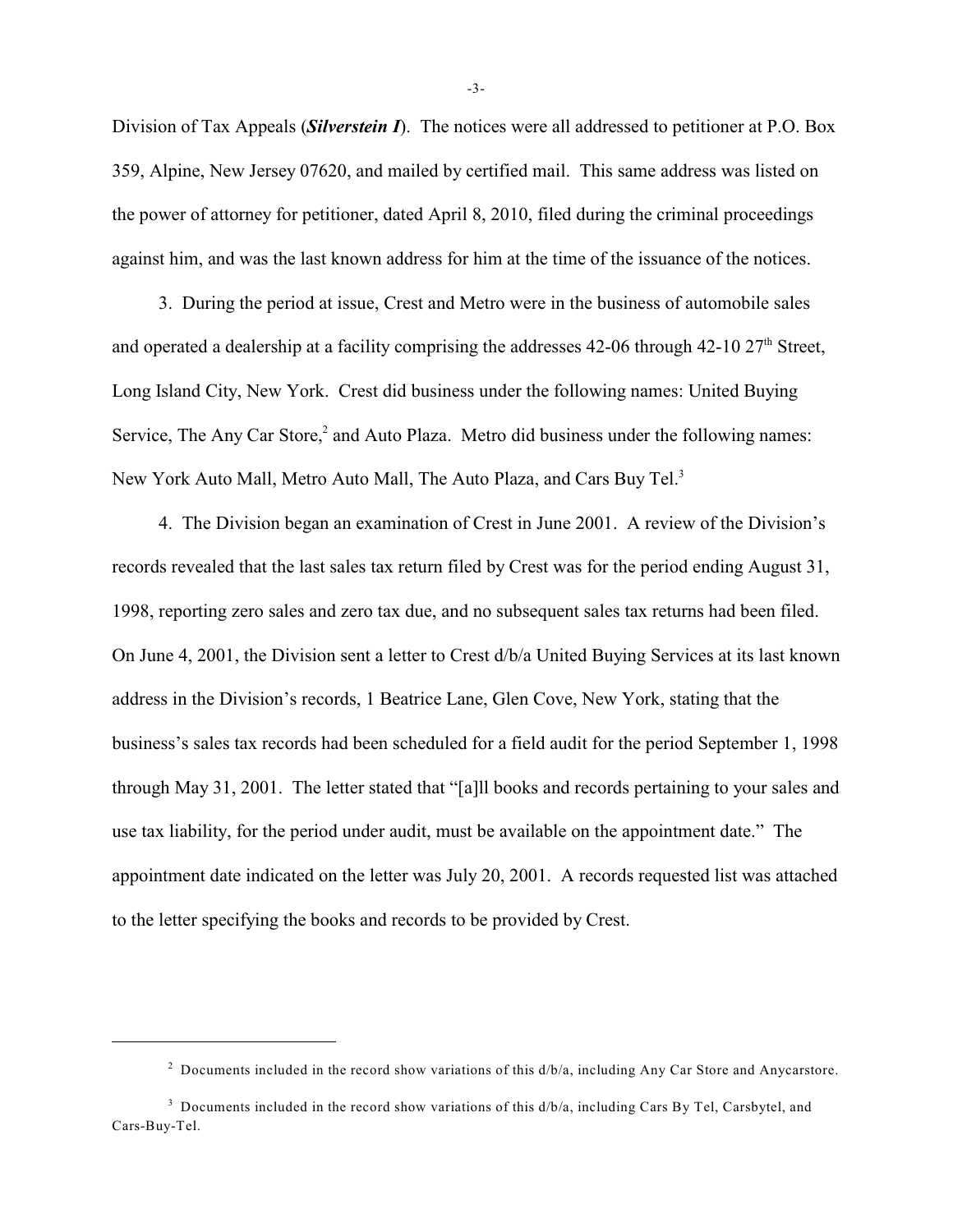5. On July 20, 2001, in response to the Division's records request and audit appointment letter, Alvin Silverman, CPA, contacted the Division as Crest's purported representative and asked that the appointment be rescheduled.

6. On September 21, 2001, the Division's auditor met with Mr. Silverman at the Beatrice Lane address. Mr. Silverman did not have a power of attorney or any books and records for Crest. Mr. Silverman claimed that the original owner of the company was Bill Porter and that he was deceased. Mr. Silverman asked for additional time to provide the requested information.

7. On or about September 26, 2001, the Division received a power of attorney from Mr. Silverman, listing him as the representative for Crest and purportedly signed by Mr. Porter.<sup>4</sup> The taxpayer's signature is undated. Mr. Silverman's signature was dated October 15, 2001. The Division determined that the power of attorney was invalid based on information the Division received, because it was discovered that Mr. Porter was deceased at the time the power of attorney was provided. A death certificate for Mr. Porter indicates his date of death as June 16, 2001.

8. On February 6, 2002, the Division was contacted by Steve Kolakus, who stated that he had a power of attorney and was representing Crest. The Division requested that he send the power of attorney. No power of attorney was provided by Mr. Kolakus.

9. On May 22, 2002, Mr. Kolakus informed the Division that he was having problems obtaining a power of attorney for Crest. The Division explained that they could not speak with him about Crest without a power of attorney.

-4-

<sup>&</sup>lt;sup>4</sup> The taxpayer's first name appearing on the signature line of the power of attorney form is not legible, but it does not appear to be Bill or William.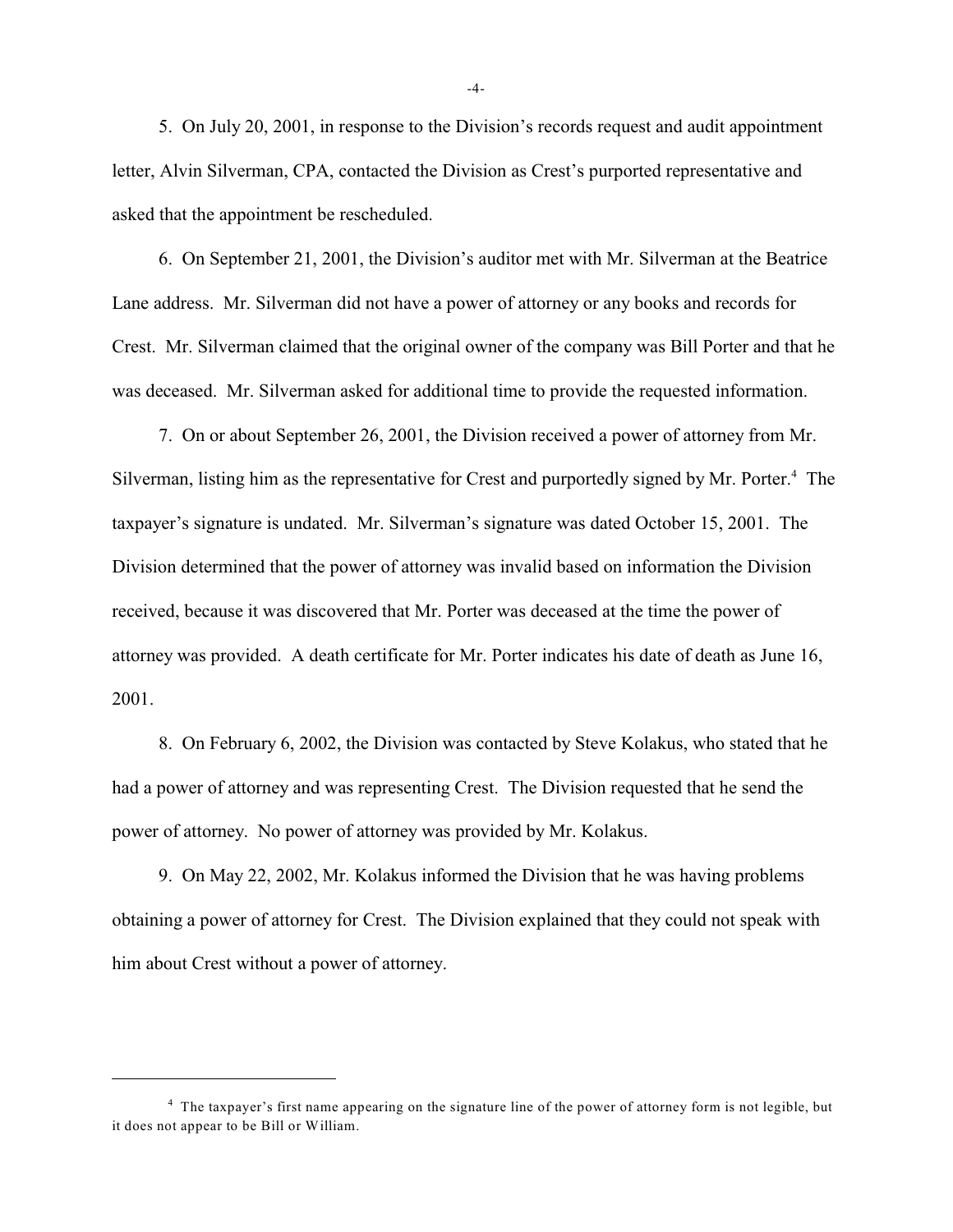10. No valid power of attorney was provided for Crest during the course of the audit, and no books and records were produced by the taxpayer. As a result, the Division began compiling and reviewing third-party information regarding Crest's business activities, including information from the Department of Motor Vehicles (DMV), individuals who purchased vehicles from Crest, bank records obtained by the Division via subpoenas and document requests issued to banks, and documentation seized from the business premises during the execution of a search warrant.

11. During the course of the investigation of Crest, Metro was identified as a related entity, and the Division gathered and reviewed information regarding that entity as well. The Division issued subpoenas for bank records of both Crest and Metro over the course of the audit. Information received in response to the subpoenas included copies of bank statements, deposit slips, deposited checks and signature cards for Crest, Metro, and their d/b/a entities.

12. The Division's auditor reviewed information from the DMV, including MV-50 forms, license plate data, registration data and screen-shot print-outs of information from DMV electronic records for Crest and Metro. MV-50 forms are books provided by the DMV to car dealers to record car sales. Each book contains 50 sets of blank forms in quadruplicate. Each time a car dealer sells a car, the dealer is required to complete one set of forms in quadruplicate, by way of carbon copy of the original form. The pages of the MV-50 books are designed so that the information written on the first page (the original) is also recorded on pages two through four of the set, by way of carbon copy. The original form (page one) is taken by the customer to the DMV when he or she registers the car; page two is the car dealer's copy; page three is the customer's copy; and page four remains in the MV-50 book. The book is returned to the DMV by the dealer once all 50 sets have been used, with the fourth page of each set still in the book. The MV-50 forms include the following relevant information to be completed by the dealer for

-5-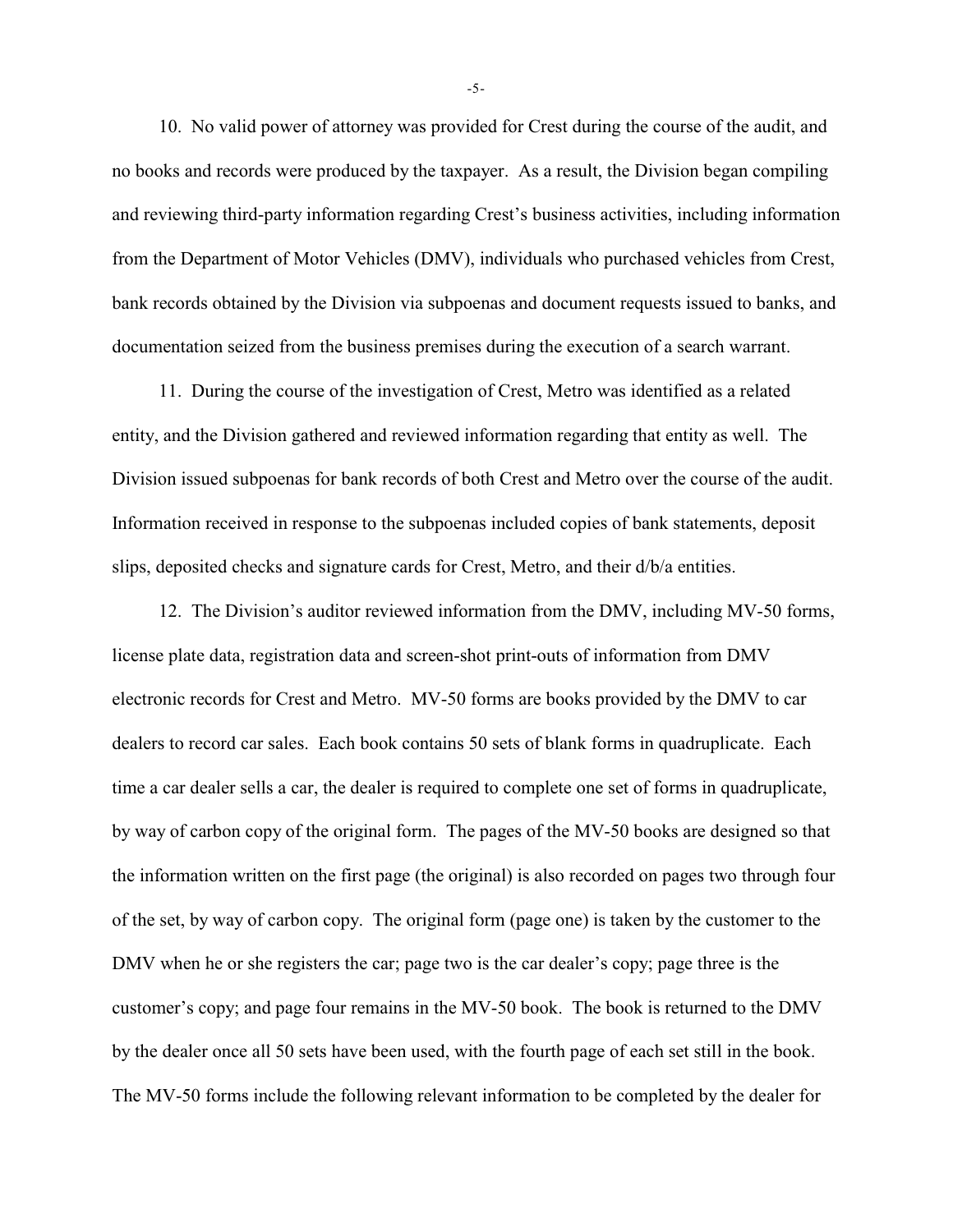each transaction: type of sale (wholesale or retail, and new, used, demo or salvage); the vehicle year, make, model, body type, and color; the vehicle identification number (VIN); the vehicle's inspection certificate number, date and place of inspection; the vehicle's license plate or permit number; the selling price; the dealer's information (name and address); the purchaser's information (name and address); the date of sale; prior owner information including name, address, and date of purchase; odometer reading; a dealer certification that the sale occurred and that "[a]ll New York State and local taxes due as a result of this sale have been collected from the purchaser;" the dealer's and purchaser's signatures and date; and the dealer's facility number and sales tax number.

13. Upon review of the MV-50 books obtained from the DMV, the Division's auditor discovered that a number of the MV-50 forms filed by Crest and Metro were not properly completed. Specifically, the last page of sets of transaction documents in the MV-50 books returned to the DMV were missing information or blank for most of the transactions. In cases where the MV-50 forms were complete, the auditor compared the information with canceled checks and deposit slips from the businesses' bank accounts in order to determine a match with the customer name and/or VIN.

14. The auditor next reviewed "batch work" from DMV and computer screen-shots of DMV electronic database information. Batch work is the computerized information DMV compiles electronically when an individual seeks to register a vehicle with DMV by providing the DMV with the original MV-50 and a registration application. The Division's auditor reviewed the batch work and computer screen-shots from DMV in order to obtain customer and car information. The auditor compared the DMV information with the bank account records for

-6-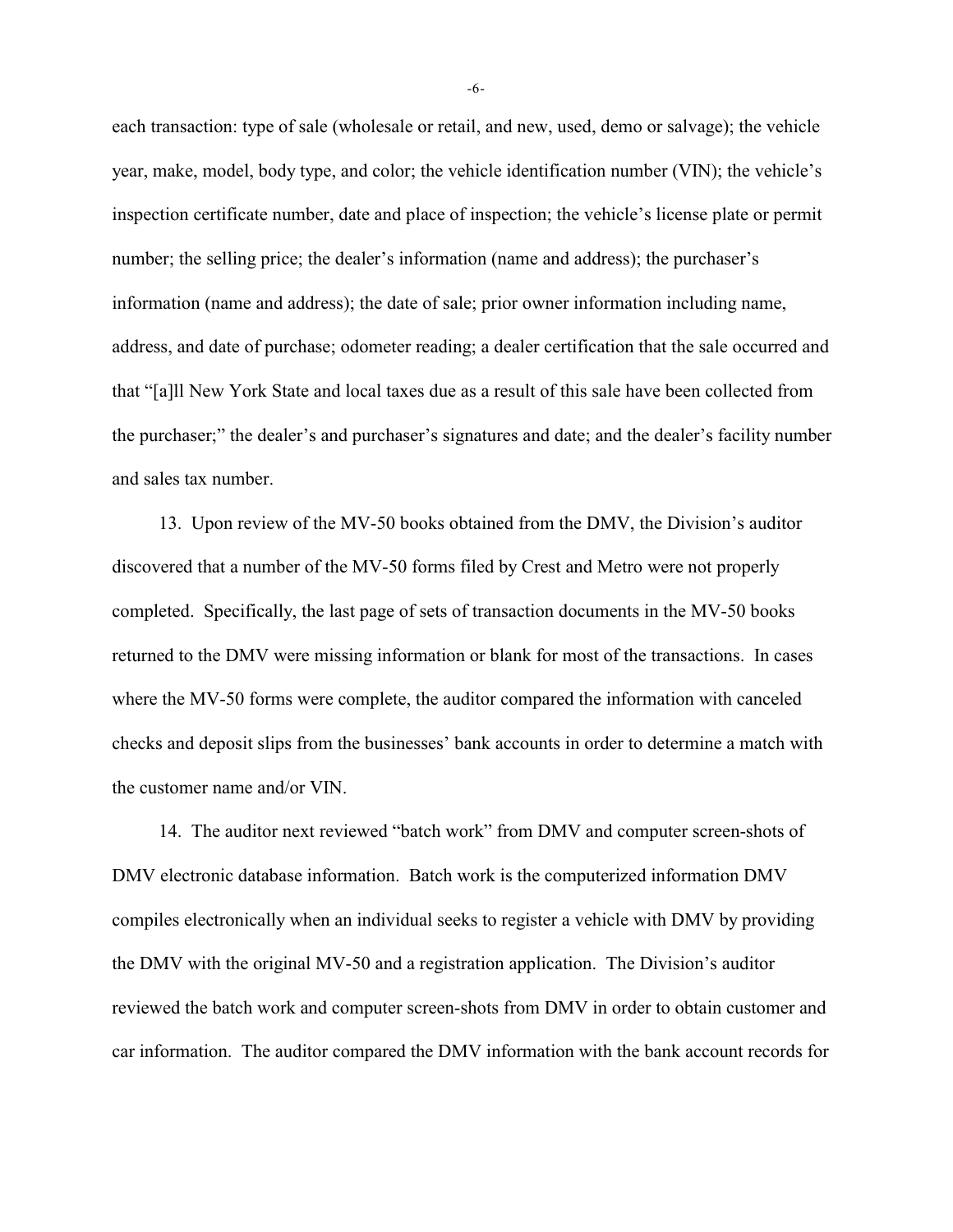Crest and Metro, in order to match the customer and car information with canceled checks deposited into Crest's and Metro's bank accounts.

 In order to facilitate the request and review of the proper "batch work" from DMV, the auditor obtained a list of license plate numbers issued by DMV to Crest, Metro, and their d/b/as, and reviewed the batch work for transactions involving the license plates issued to those entities.

15. From the DMV information reviewed, the Division's auditor obtained Crest and Metro customer information. The auditor then solicited information from identified customers who purchased vehicles from Crest and Metro by issuing questionnaires. The questionnaires sought information and verification from customers regarding their purchase of vehicles, including the make, model and year of vehicle purchased, date and amount of purchase, sales tax paid, salesperson, company the customer purchased the vehicle from, bank or finance company, payee on purchase check, method of payment, VIN number and MV-50 number. The questionnaire also requested that the customers send the Division copies of documentation relevant to the vehicle purchase. Responsive customers answered some or all of the questions posed, including whether the vendor had collected sales tax on the transaction. Some customers offered additional information, and some provided relevant documentation such as their copy of the MV-50, bill of sale, registration, title, insurance, photocopy of driver's license, copies of canceled checks, car loan documentation, and other information.

16. Upon comparing the information obtained from customers and the DMV with the information reported by Crest and Metro in the MV-50 books, the auditor discovered that the vendors did not properly report the transactions on the fourth page of the MV-50 forms. Specifically, a comparison revealed that for numerous transactions, the information from the customers and DMV revealed retail sales, but the information was not properly reported on the

-7-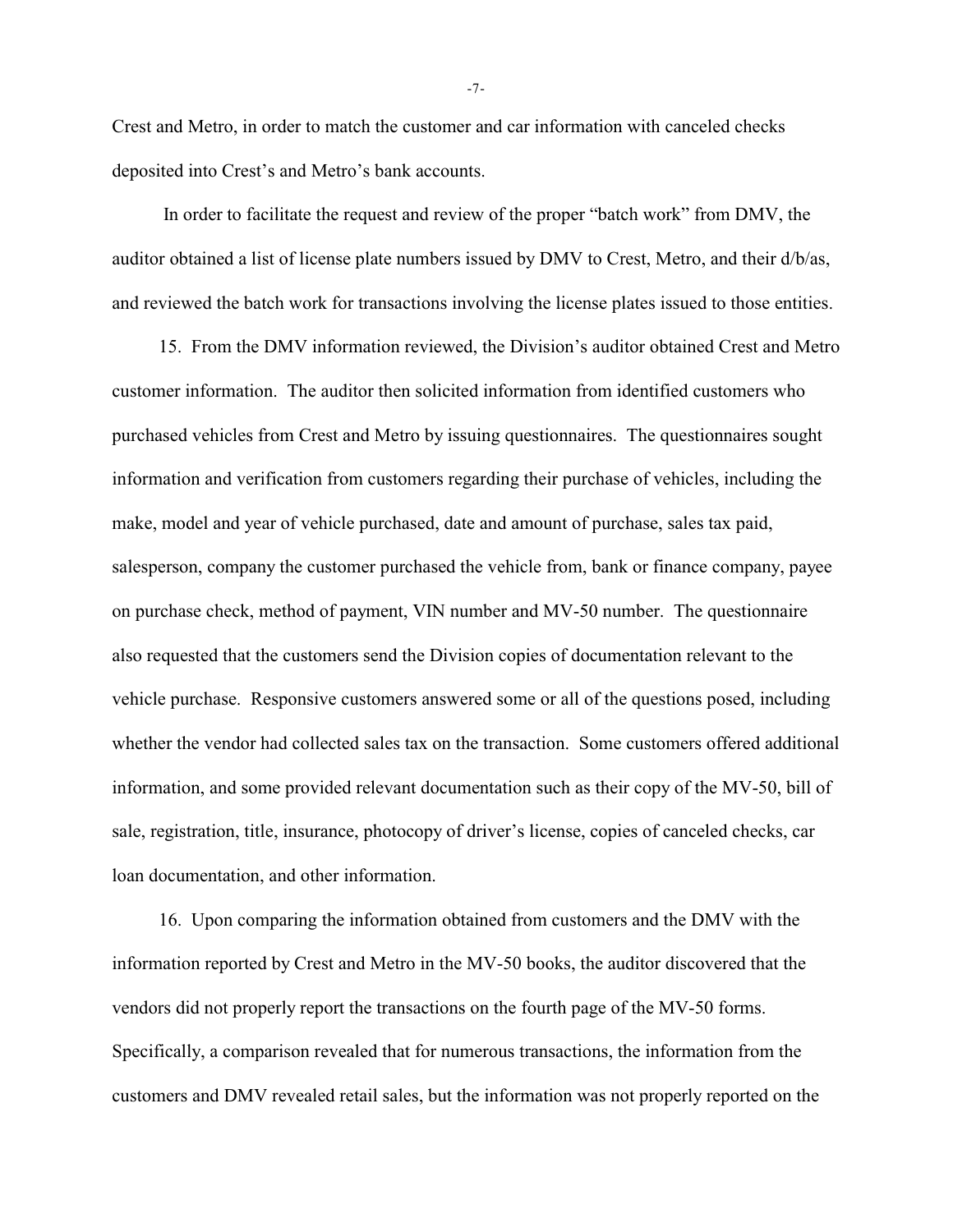fourth page of the MV-50 by the vendor. For some transactions, the fourth page of the MV-50 forms was blank while information in corresponding boxes on the customer's copy was filled in; in other cases, the information on the customer's copy differed from the information written by the vendor on the fourth page of the form. A careful review of the MV-50s in evidence in both this matter and *Silverstein I* reveals a consistent pattern of missing or inaccurate information contained on the fourth page of the MV-50s in comparison with the first-page originals.

17. Based on the preliminary findings during the civil audit, the matter was referred to the Division's Revenue Crimes Bureau  $(RCB)^5$  in January 2003. The Division's civil and RCB personnel coordinated efforts to collect, analyze and compile relevant information. Additional third-party information regarding Crest, Metro, and their d/b/as was obtained and reviewed from the DMV, banks and customers during the investigation.

18. RCB subsequently referred the matter to the Queens County District Attorney for potential criminal prosecution.

19. During the criminal investigation, on June 15, 2007, a search warrant was executed on the business premises located at 42-06 through  $42$ -10  $27<sup>th</sup>$  Street, Long Island City, New York. Documents secured from the execution of the search warrant included "sales jackets" (folders maintained by the car dealership which contain information regarding car sales), MV-50s, copies of checks, bank deposits, bills of sale, titles, customers' insurance, customer drivers' licenses and vehicle inspections.

20. A criminal complaint and indictment were filed against petitioner, Crest and Metro in the Queens County Criminal Court.

-8-

 $<sup>5</sup>$  The Division's RCB was subsequently renamed the Special Investigations Unit (SIU), which was</sup> subsequently renamed the Criminal Investigation Division (CID).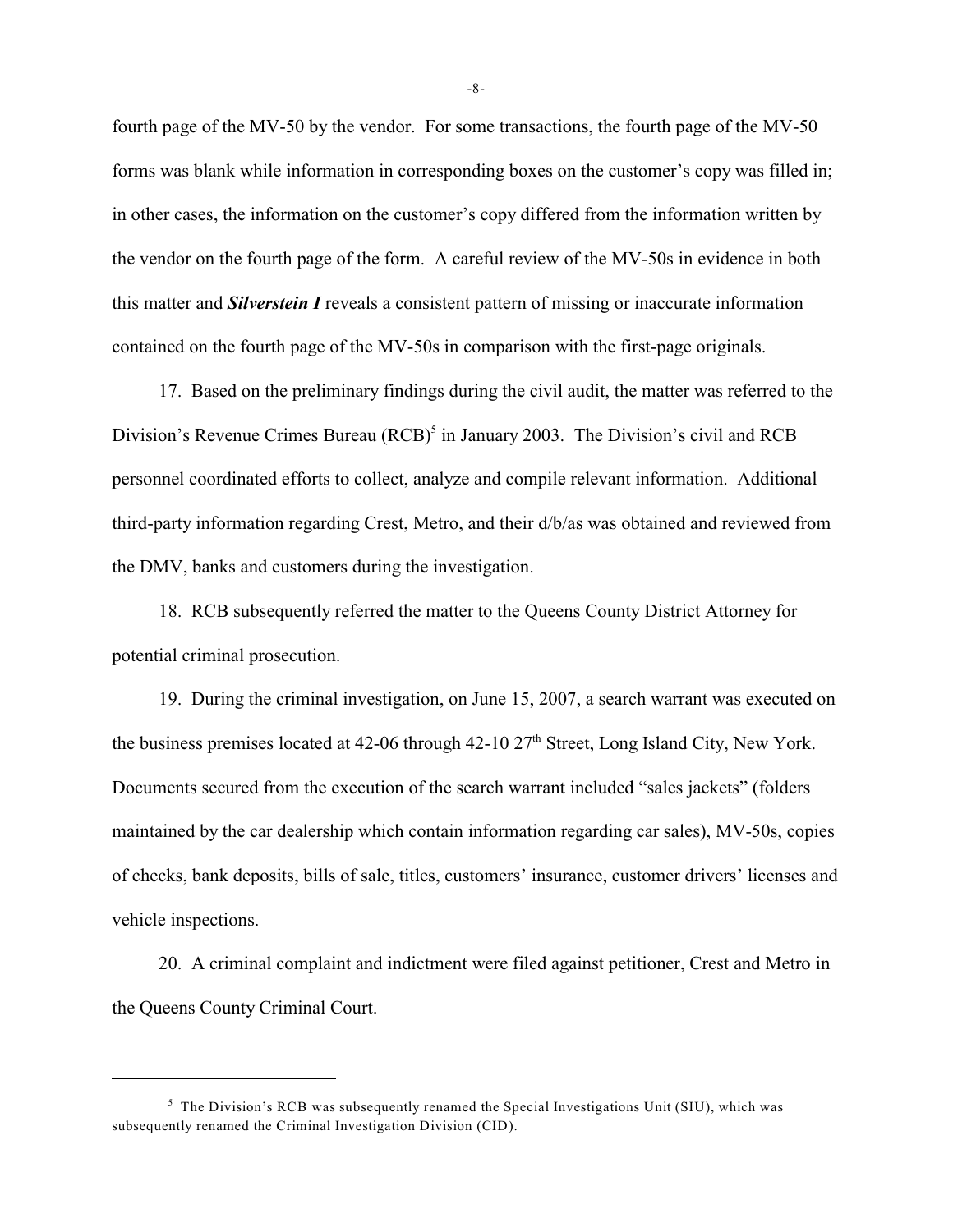21. Petitioner entered into a plea agreement, dated October 17, 2012, with the Queens County District Attorney's office. Petitioner signed the agreement individually and on behalf of Crest and Metro. Pursuant to the plea agreement, petitioner entered a plea of guilty to one count of falsifying business records in the first degree, Penal Law  $\S$  175.10, a class E felony, and agreed to pay restitution to the Division in the amount of \$393,000.00. Pursuant to the plea agreement, Crest and Metro also agreed to enter a plea of guilty to one count each of falsifying business records in the first degree, Penal Law § 175.10, a class E felony. The plea agreement provided the following representations:

"Nothing in the agreement shall in any way bind the New York State Department of Taxation and Finance ('NYSTF'), the New York City Department of Taxation and Finance ('NYCTF'), or any other government taxing agency, except as set forth below. SILVERSTEIN, as Officer of and responsible person for CREST and METRO, agrees that for the period from February 1, 1999 to November 30, 2007, he will pay sales tax in the amount of \$393,000. SILVERSTEIN understands that the restitution in the amount of \$393,000 which will be paid to NYSTF as a condition of his plea, may not resolve all of the civil sales tax liability of SILVERSTEIN, CREST, and METRO during the audit period of February 1, 1999 through November 30, 2007, and the periods at issue in this criminal proceeding, and all applicable penalties, both fraud and statutory, or interest assessed on the sales tax liability by NYSTF, if any, and that all interest and penalties, if any, continue to accrue until any such further liability is paid in full. SILVERSTEIN, CREST and METRO reserve any and all defenses to the assertion of any further sales tax liability."

22. The plea agreement entered into by petitioner contained the following admissions:

"SILVERSTEIN, through the entry of his plea of guilty today, admits that on or about December 27, 2006, in the County of Queens, with the intent to defraud in order to avoid paying sales tax in the amount of \$393,000, made or caused to be made a false entry in the business records of an enterprise, and his intent to defraud included an intent to commit another crime, to wit: larceny and to aid or conceal the commission thereof. SILVERSTEIN, as Officer of and responsible person for CREST and METRO, through the entry of his plea of guilty today, admits that during the period from on or about February 1, 1999 through December 28, 2008, he knowingly and deliberately failed to cause Crest and Metro to report and remit sales tax collected by CREST and METRO, of at least, but not limited to \$393,000 owed to New York State. That to resolve this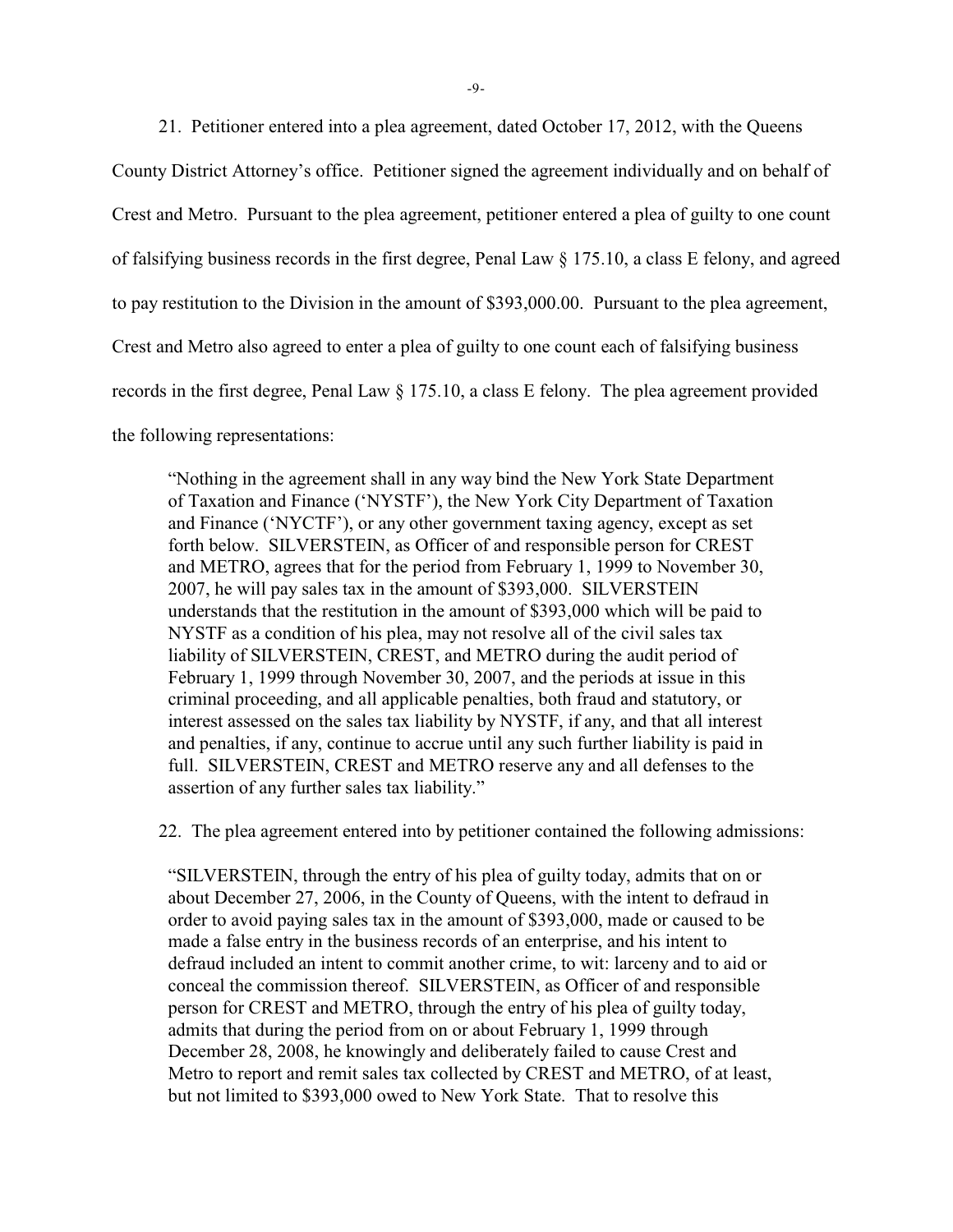criminal prosecution (and not the civil matter), the parties agreed that SILVERSTEIN would pay the sum of \$393,000 attributable to sales tax, only.

CREST, through the entry of its plea of guilty today, admits that during the approximate period of February 1, 1999, through November 30, 2007, in the County of Queens, with the intent to defraud, made or caused to be made a false entry in the business records of an enterprise, and its intent to defraud included an intent to commit another crime, to wit: larceny and possession of stolen property and to aid or conceal the commission thereof.

METRO, through the entry of its plea of guilty today, admits that during the approximate period of February 1, 1999, through November 30, 2007, in the County of Queens, with the intent to defraud, made or caused to be made a false entry in the business records of an enterprise, and its intent to defraud included an intent to commit another crime, to wit: larceny and possession of stolen property and to aid or conceal the commission thereof."

23. The plea agreement further states, "I have read this agreement and have discussed it with my attorney, who has explained it to me. I hereby acknowledge that it sets forth my entire agreement with the office of the Queens County District Attorney. I state that there have been no other promises or representations made to me by any person in connection with this matter."

24. Petitioner appeared in the Criminal Term of the Queens County Supreme Court before Justice Camacho on October 17, 2012, to enter his guilty plea as detailed in the October 17, 2012 plea agreement (*see* findings of fact 21, 22 and 23). During the plea proceedings, petitioner pleaded guilty to count four of Indictment Number 642 of 2011, falsifying business records in the first degree, a class E felony. During the plea proceedings, petitioner acknowledged to the court that on or about December 27, 2006, in the County of Queens, with the intent to commit fraud in order to avoid paying sales tax in the amount of \$393,000.00, he made or caused to be made a false entry in the business record of an enterprise, and his intent to defraud included an intent to commit the crime of larceny, or to aid or conceal the crime of larceny. Petitioner further admitted during the plea proceedings that he was a responsible person for Crest and Metro during the period from February 1, 1999 through December 28, 2008, and knowingly and deliberately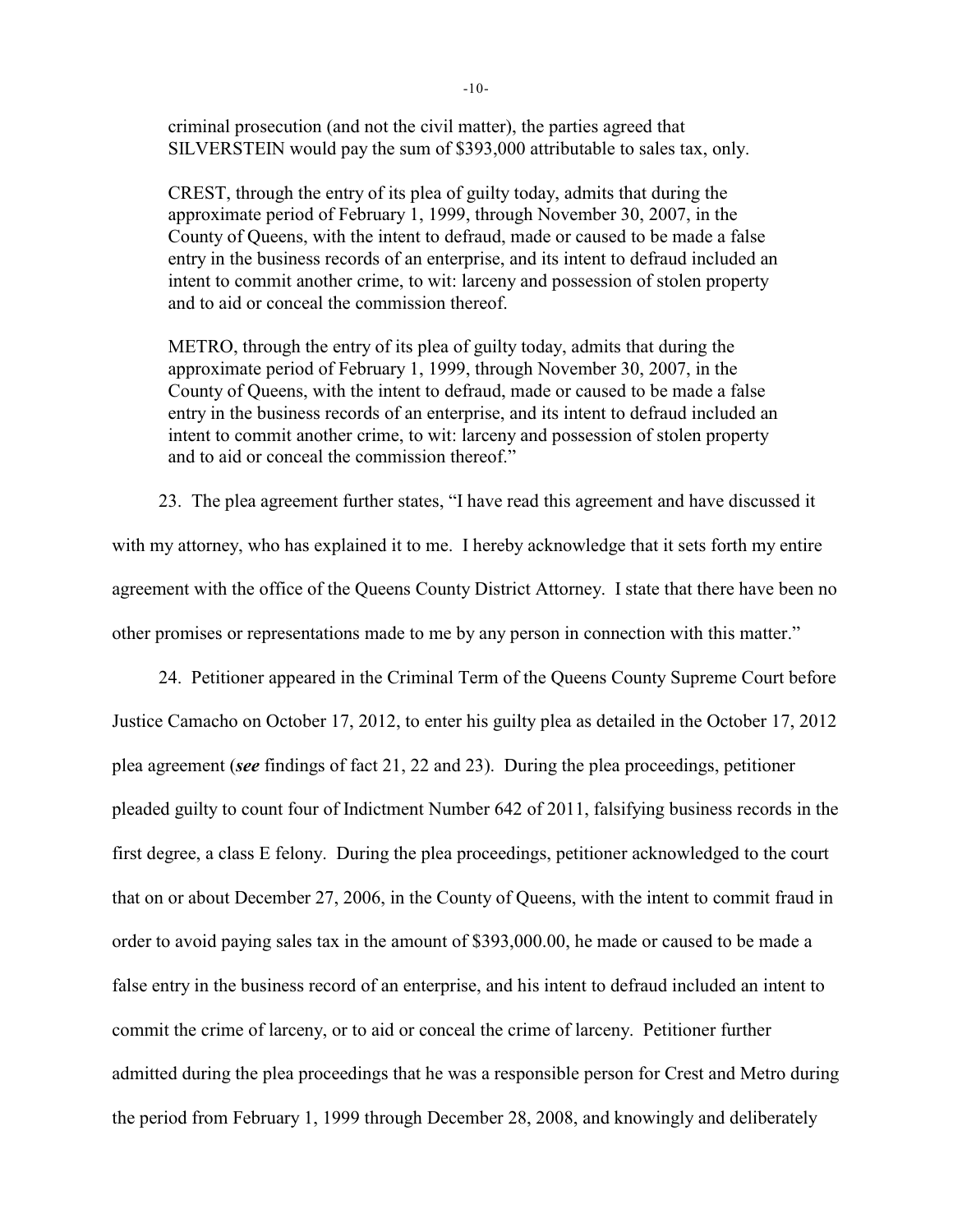failed to cause Crest and Metro to report and remit sales tax collected by Crest and Metro of at least \$393,000.00. Petitioner further acknowledged during the plea proceedings that he would pay restitution to the Division in the amount of \$393,000.00, and that such plea would not bind the Division.

During the plea proceedings, Justice Camacho asked petitioner if he read the plea

agreement and had a chance to discuss it with his attorneys, to which petitioner answered in the

affirmative. Petitioner further acknowledged his understanding of the plea in the following

dialogue during the plea proceedings:

"The Court: You understand it [the plea agreement] fully?

The Defendant: I do.

The Court: Do you have any questions?

The Defendant: No.

\* \* \*

The Court: Again, you're also agreeing, the plea agreement also indicates this does not bind the New York State Department of Taxation and Finance. They could come after you. Do you understand that?

The Defendant: I do.

\*\*\*

The Court: You understand by pleading guilty you're giving up a number of rights: You're giving up the right to go to trial. This would be a jury trial. At that trial your attorneys would have an opportunity to question or cross-examine the witnesses against you. You would have a right to present witnesses or testify in your own behalf, if you wanted to, although you wouldn't have to. By admitting your guilt, you're giving up your right to remain silent. You're also giving up the right to have the DA's office prove these charges beyond a reasonable doubt, which is a high standard. By pleading guilty, you're giving up those rights. Do you understand that?

The Defendant: I do, your Honor.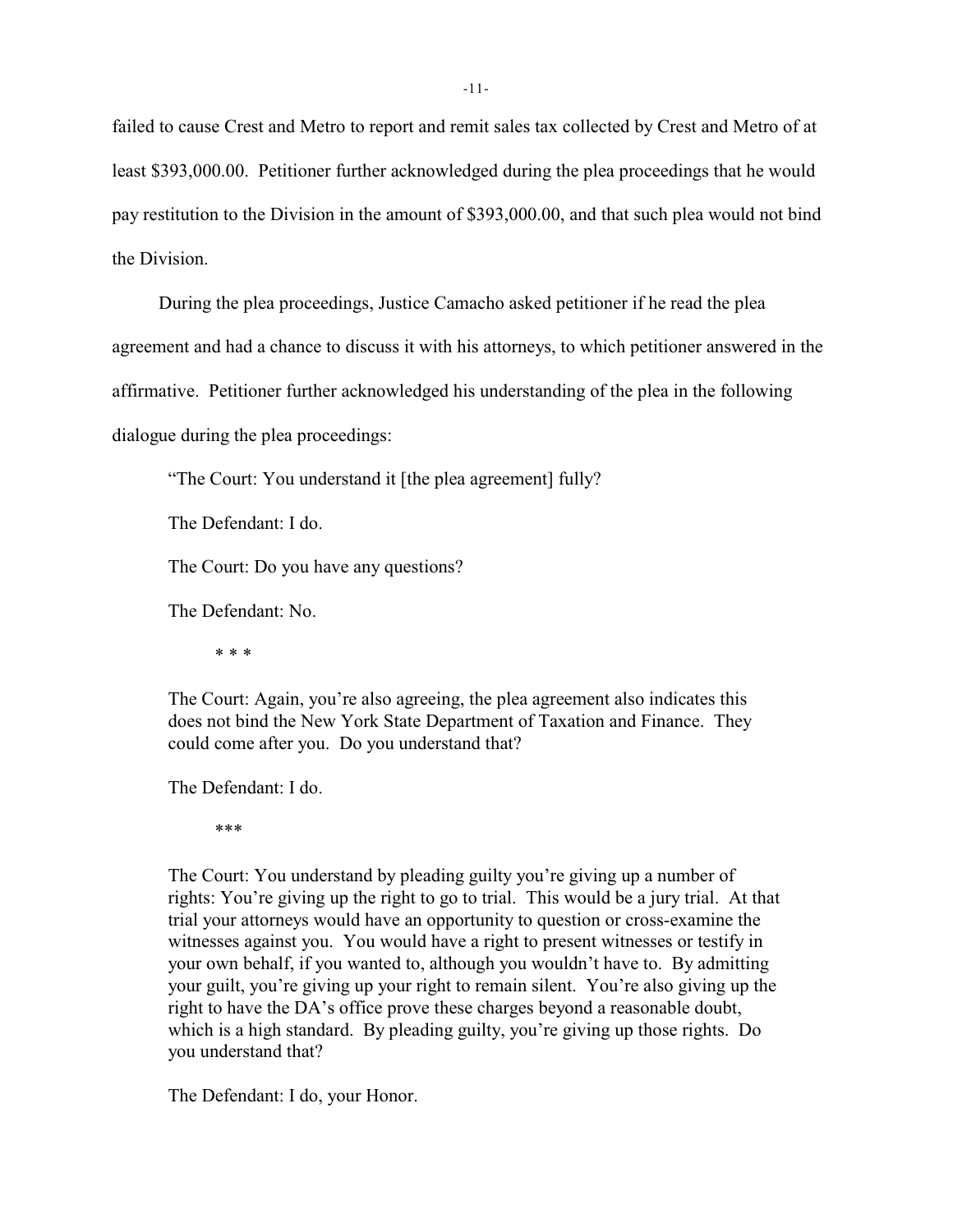The Court: That's because this plea here today has absolutely the same effect as if you had been found guilty after a jury trial. Do you understand that, sir?

The Defendant: I do.

The Court: Anyone forcing you to plead guilty?

The Defendant: No.

The Court: Are you pleading guilty because you are guilty?

The Defendant: Yes.

The Court: Aside from the promises that are set forth in this plea agreement, for the record, have any other promises been made to you in order to get you or induce you to plead guilty?

The Defendant: No."

25. On October 17, 2012, petitioner was convicted, pursuant to the plea agreement, of

falsifying business records in the first degree, Penal Law § 175.10.

26. Following the criminal proceedings, the civil audit of Crest was reinitiated, and the

civil audit regarding Metro was initiated based on the information discovered during the investigation.

27. After the criminal proceedings against Crest, Metro and petitioner were concluded, the Division sent written requests on January 24, 2013, March 1, 2013, and March 26, 2013 for Metro's books and records for the audit period December 1, 1998 through November 30, 2007. The Division sent requests for Metro's books and records to the address where the business was located and the address on record with the DMV (42-08  $27<sup>th</sup>$  Street, Long Island City, New York 11101, and 42-06/08  $27<sup>th</sup>$  Street, Long Island City, New York 11101), and the address reported to the Department of State (24 School Street, 3Fl, Glen Cove, New York 11542). The Division also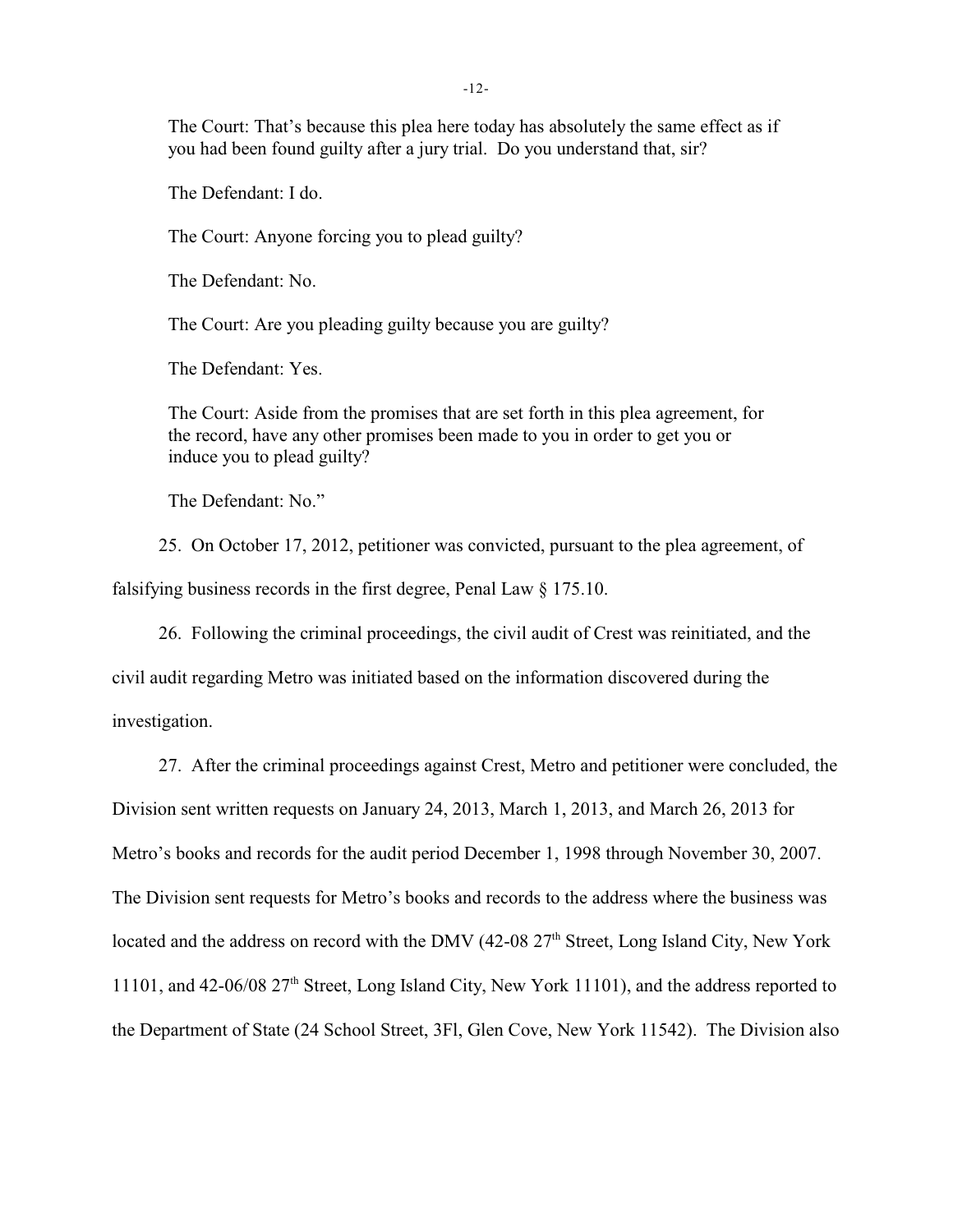sent requests for Metro's books and records to petitioner at his home address. Metro failed to provide any books or records in response to the Division's requests.<sup>6</sup>

28. As a result of the businesses' failure to produce books and records, the Division's auditor reviewed the documentary evidence obtained from third parties during the criminal investigation and the civil audit. Preliminarily, the auditor reviewed the MV-50 records and checks that had been deposited into Crest's and Metro's bank accounts, together with deposit slips and bank records, and sought to determine a match of deposits with either the customer name or the VIN, or both. Where there was a match between the vehicle or customer information on the MV-50 form and the bank deposit information, such transaction was treated as a taxable sale.

29. In cases where there was no information or missing information on the MV-50 (*see* findings of fact 13 and 16), the auditor next reviewed the batch work from DMV and computer screen-shots of DMV electronic database information (*see* finding of fact 14) in order to obtain customer and car information for Crest and Metro. The auditor compared the DMV information with the bank account records for Crest and Metro, in order to match the customer and car information with canceled checks deposited into Crest's and Metro's bank accounts. The auditor obtained a list of license plate numbers issued by DMV to Crest, Metro, and their d/b/a's, and reviewed the batch work for transactions involving the license plates issued to those entities. Where the auditor found matching transactions between the DMV information and bank deposits for Crest or Metro, such transactions were counted as taxable sales.

 $6$  The Division also sent additional written requests for books and records of Crest's sales to Crest's last known addresses and petitioner's address. Crest and petitioner did not respond to the requests. Said requests were further discussed in the proceedings in *Silverstein I*.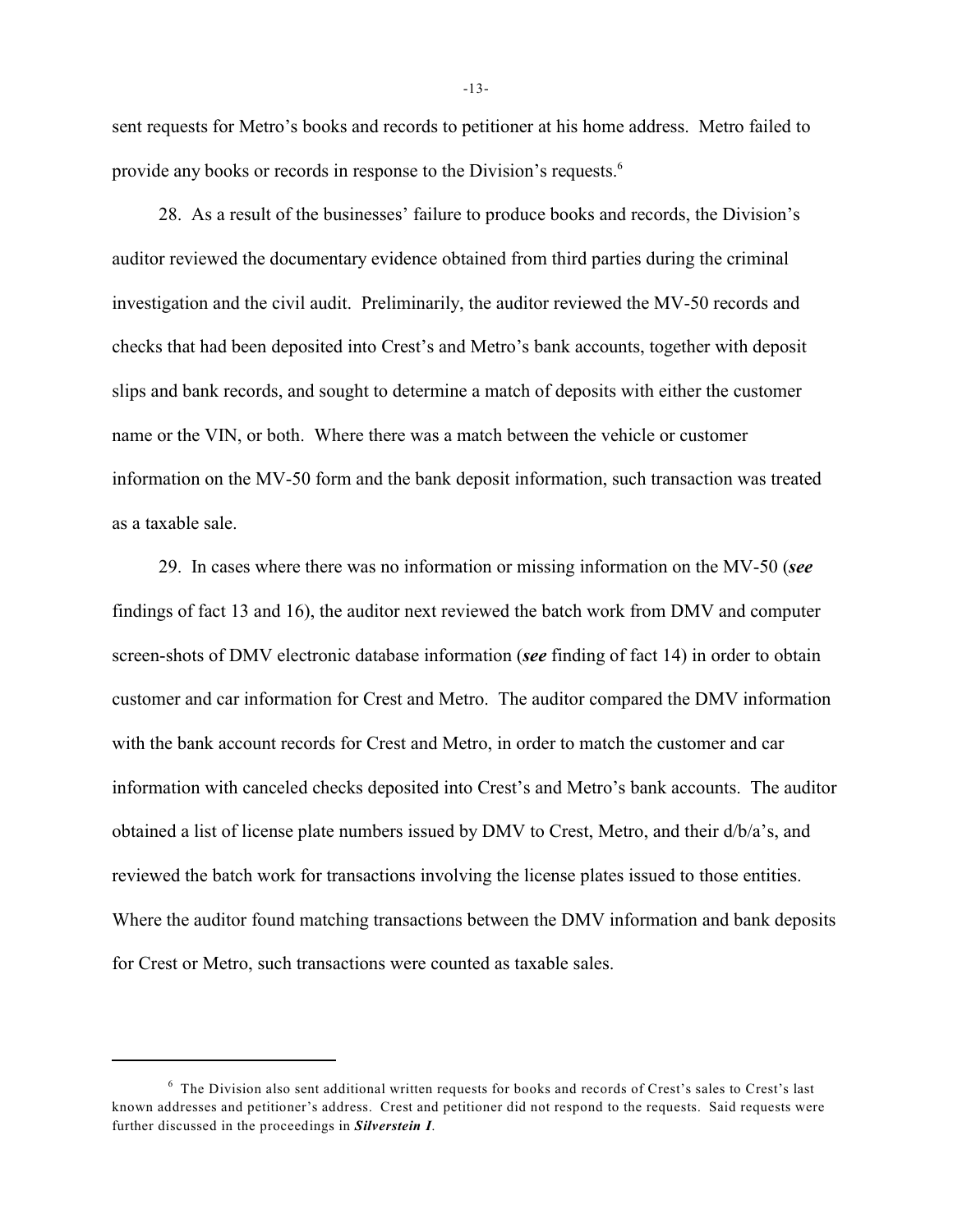30. The Division's auditor also utilized the third-party information obtained from Crest's and Metro's customers, in response to the Division's questionnaires, in order to determine taxable sales. Where the customer provided relevant information of a taxable sale, such as their copy of the MV-50, bill of sale, registration, title, copies of canceled checks, car loan documentation, etc., and such information matched bank deposits of Crest or Metro, the transaction was treated as a taxable sale.

31. The auditor also utilized the records seized from the businesses in the execution of the search warrant (*see* finding of fact 19), including sales jackets, MV-50s, copies of checks, bank deposits, bills of sale, titles, and customer information in order to determine taxable sales. Where the auditor found bank deposits or canceled checks associated with vehicle and customer information indicating a car sale, the transaction was treated as a taxable sale.

32. The auditor painstakingly reconstructed 847 transactions for Crest and Metro based on a review and analysis of the bank deposits and third-party information obtained during the audit and criminal investigation. All of the relevant documentation obtained by the Division regarding taxable sales for Crest and Metro was sorted and compiled by the auditor into individual folders designated for each transaction.

 During the hearing for *Silverstein I*, the Division's auditor testified regarding the document review and reconstruction he performed for the audit of Metro and Crest. A review of the documentation submitted by the Division in support of this motion, which is identical to the evidence presented in *Silverstein I*, demonstrates the auditor's review and analysis. For example, a review of the documentation for transaction number 441 shows a car sale on March 6, 2003 by Cars Buy Tel (the d/b/a for Metro). The Division obtained the original page of the MV-50 filed by the customer with the DMV, which shows the sale of a 2003 Toyota Matrix on

-14-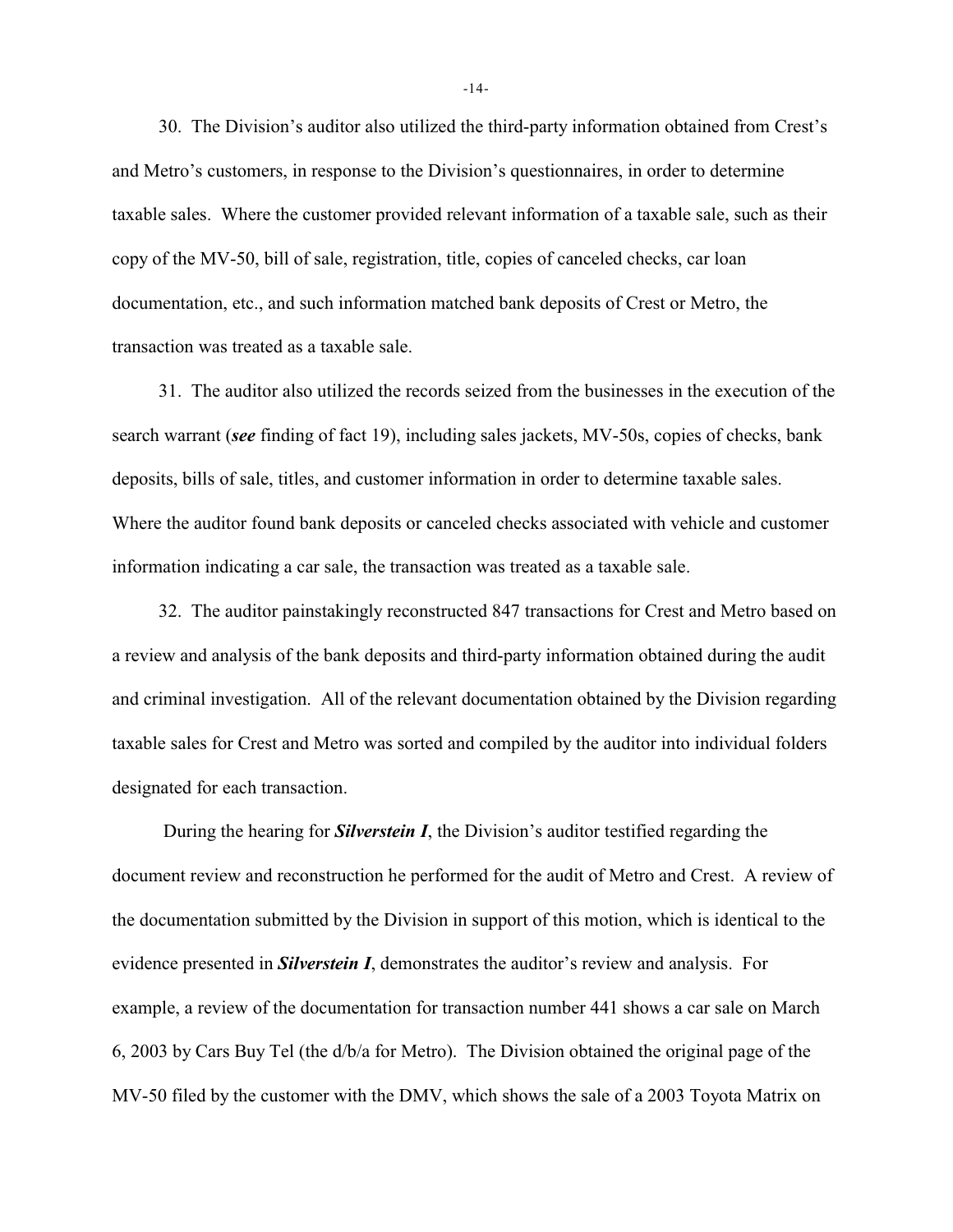March 6, 2003 by Cars Buy Tel, with dealer facility number 7063551 (the facility identification number for Metro).

Additional documentation obtained by the Division for transaction number 441 included the DMV batch work, vehicle registration application, vehicle title, insurance documents, thirdparty verification from the customer, two canceled checks made out from the purchaser to Cars Buy Tel in the amount of \$12,456.00 and \$6,000.00, respectively, and the backs of the checks showing that they were deposited into Cars Buy Tel's account at State Bank of Long Island. Based on this information, the auditor determined a taxable sale for Metro and applied the applicable sales tax rate to determine sales tax due on this transaction in the amount of \$1,167.01.

A thorough and careful review of the evidence in the record herein and the finding in **Silverstein I** reveals that the auditor followed this same audit method for each transaction, reviewing and analyzing the DMV and customer information, and matching the third-party information to bank deposits and canceled checks for Crest and Metro in order to determine taxable sales. Not all documentation, such as a bill of sale, was available for each transaction, but each transaction where the auditor determined a taxable sale was confirmed by matching documentation of customer and vehicle information to Crest's and Metro's bank deposits. In instances where the Division was unable to obtain documentation linking customer and vehicle information to a bank deposit, such transactions were not included in the calculation of taxable sales, although the transaction folders and numbers remained in the audit files and workpapers for consistency purposes.<sup>7</sup>

 $\frac{7}{1}$  The Division acknowledged during the hearing that transaction number 639 should not have been included in the calculation of sales tax due.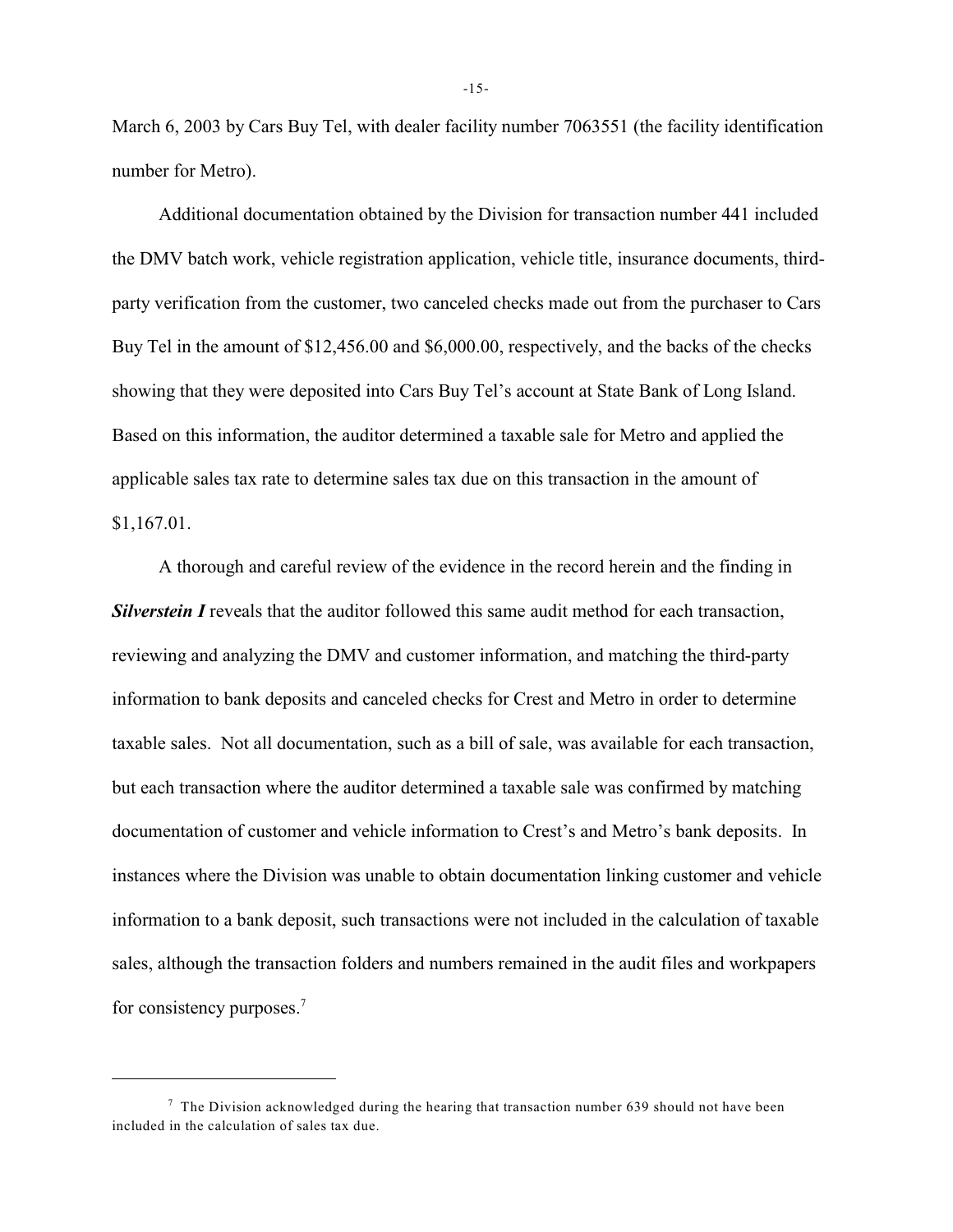33. Included in the documentation obtained and reviewed by the Division were bank records from State Bank of Long Island, received in response to subpoenas issued by the Division for the bank records of Crest and Metro. The corporate resolution and banking agreement with State Bank of Long Island, dated March 3, 2003, bears the account title of "Metro Auto Leasing NYC Inc. D/B/A Carsbytel." The business address listed on the banking document is the same as Metro's address, and the d/b/a indicated in the title of the account is that of Metro. Petitioner signed the document as president of the business. A review of the evidence in the record reveals that the bank account was in fact Metro's and was used by Metro to deposit checks from car purchases from the Metro dealership. The transaction documents in the record reveal a pattern of car sales by Metro with checks made out to Metro or its d/b/a Cars By Tel (or Cars Buy Tel; *see* footnote 3). The backs of the checks and deposit slips bear the bank account number for the account titled "Metro Auto Leasing NYC Inc. D/B/A Carsbytel." Metro's DMV facility number is referenced in the sale documents, the VIN numbers and license plates referenced in the transactions documents evidence that the vehicles were sold by Metro, and the sale proceeds were deposited into the "Metro Auto Leasing NYC Inc. D/B/A Carsbytel" bank account. 8

For example, transaction number 579 includes a check dated April 26, 2004, in the amount of \$16,888.00, <sup>8</sup> made out to Cars Buy Tel, referencing VIN number 4T1BF30K34U583605, and a check dated April 27, 2004, in the amount of \$9,500.00, made out to Metro Auto Leasing. Both checks bear the same customer name. The backs of the checks bear the bank account number for the "Metro Auto Leasing NYC, Inc. D/B/A Carsbytel" State Bank of Long Island account. The DMV records show that the same VIN number relates to a blue Toyota, license plate number AHG8341, which was part of a group of plates issued to Metro by DMV. The vehicle registration application filed by the customer lists the car dealer facility ID number as 7063551, which is the dealer facility ID number for Metro. The MV-50 shows a sale on April 30, 2004 from Cars Buy Tel, bearing the same address as Metro, of the vehicle bearing the same VIN number, to the customer whose name appears on the abovementioned checks. The MV-50 lists Metro's dealer facility ID number. A deposit slip related to the transaction shows that both checks were deposited into the "Metro Auto Leasing NYC, Inc. D/B/A Carsbytel" State Bank of Long Island account.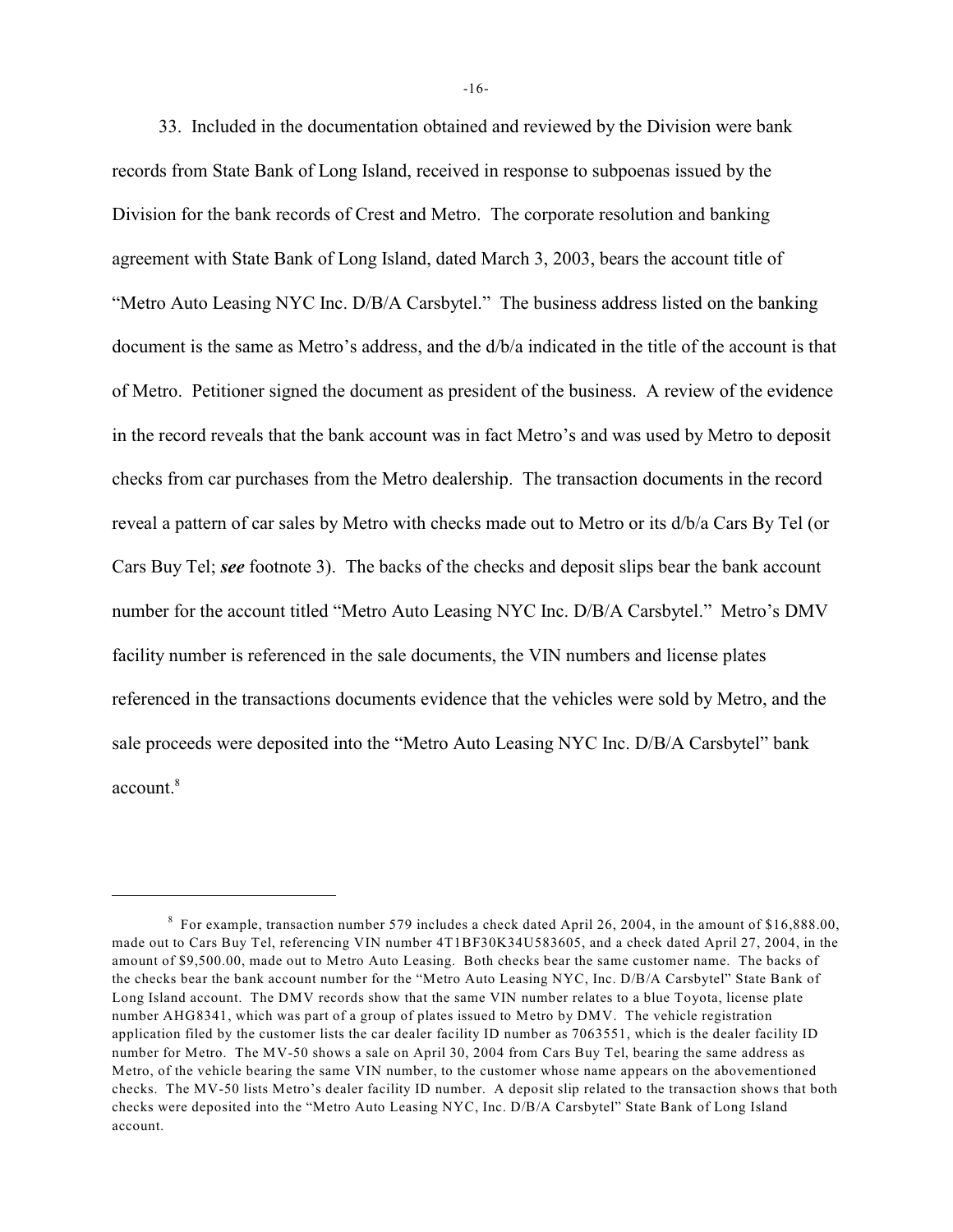34. Based on a review of Crest's bank deposits, the DMV and customer information, and seized records, the auditor determined total taxable sales for Crest of \$11,430,620.46 for the period from February 1, 1999 through February 28, 2002, resulting in sales tax due for Crest in the amount of \$916,553.84.

35. Based on a review of Metro's bank deposits, the DMV and customer information, and seized records, the auditor determined total taxable sales for Metro of \$8,191,464.83 for the period from February 1, 2002 through November 30, 2007, resulting in sales tax due for Metro in the amount of \$685,200.28.

36. Pursuant to the plea agreement entered into by petitioner on October 17, 2012, restitution agreed to by petitioner in the amount of \$393,000.00 was applied to the principal sales tax amount outstanding for the most recent sales tax period, i.e., the periods for Metro from March 1, 2004 through November 30, 2007, leaving a remaining amount of tax due for the period ended February 28, 2002 through February 29, 2004, as asserted in the notice of determination at issue here, in the amount of \$292,200.28.

37. No sales tax returns were filed by Crest or Metro for the periods at issue.

38. The Division determined that petitioner was a responsible person for the collection and remittance of sales tax due by Crest and Metro for the periods at issue. The Division based this determination on petitioner's admission through his guilty plea that he was a responsible person of Crest and Metro during the periods at issue, as well as the following information gathered by the Division during the investigation and audit. As relevant to this proceeding, the following documentation was presented during *Silverstein I* and with the Division's motion herein regarding petitioner's status as a responsible person for Metro:

a. May 10, 1993 DMV Original Facility Application for Metro, signed by petitioner as president, bearing facility number 7063551.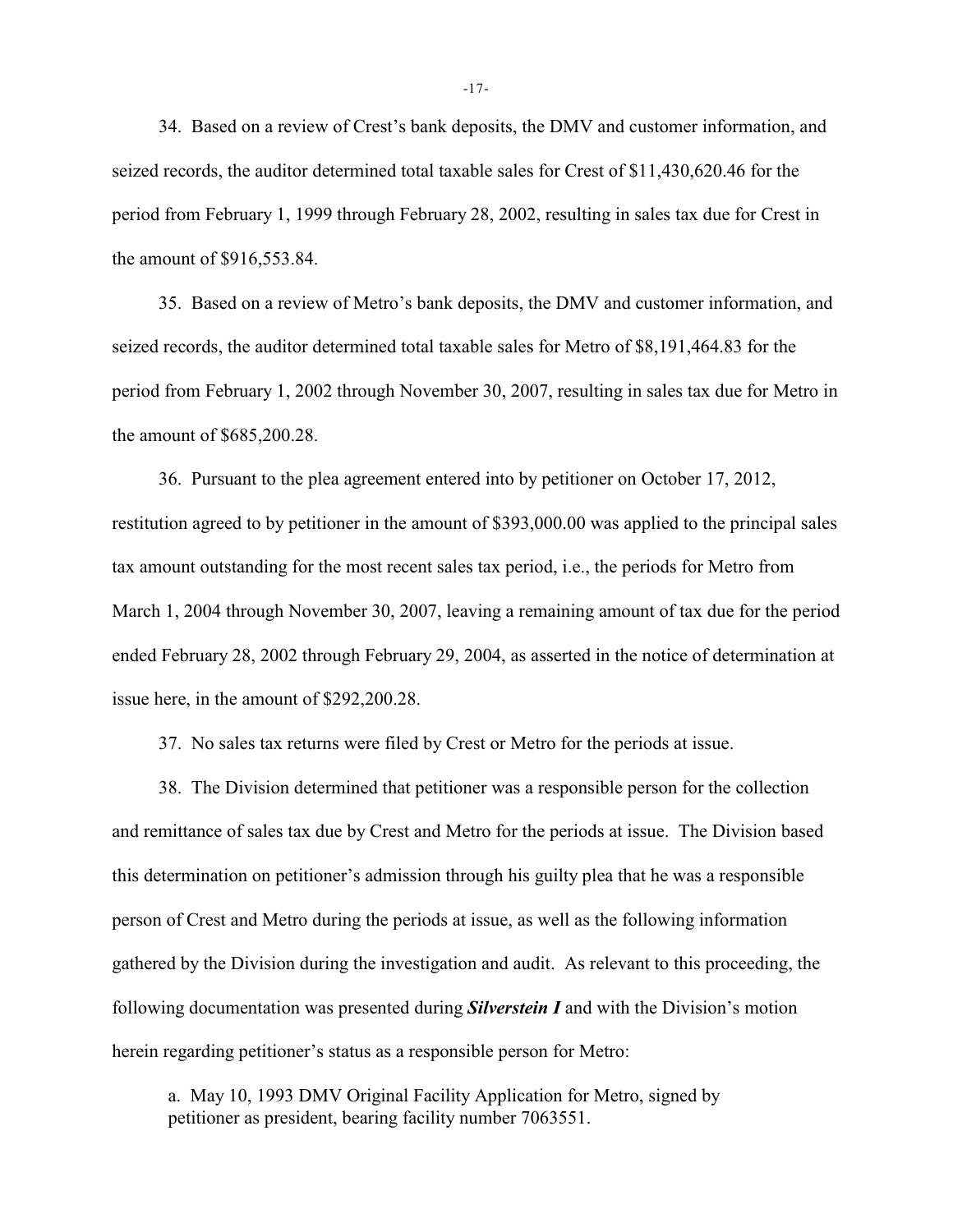b. May 10, 1993 correspondence from Metro to DMV signed by petitioner as president.

c. December 7, 1994 DMV Business Amendment for New York Auto Mall, reflecting change of officer from petitioner to William Porter, bearing facility number 7063551.

d. Death certificate of William Porter dated June 16, 2001.

e. August 8, 2001 DMV Request for Business Amendment for Cars Buy Tel, bearing the same facility number (7063551) as Metro, New York Auto Mall, and The Auto Plaza, reflecting a change of officer from William Porter to petitioner, signed by petitioner as president.

f. September 12, 2001 correspondence from Cars-Buy-Tel, facility number 7063551, to DMV stating that William Porter is no longer an officer and that petitioner is president and secretary, signed by petitioner as president.

g. September 17, 2001 correspondence from DMV to petitioner, regarding facility number 7063551, confirming the amendment reflecting a change of officer.

h. August 6, 2002 DMV Safety and Business Hearings Unit decision concerning Crest and Metro, reflecting that petitioner, as owner of both Crest and Metro, appeared and testified at a June 27, 2002 hearing concerning violations stemming from a DMV program audit of Crest and Metro.

i. March 3, 2003 State Bank of Long Island Corporate Resolution and Banking Agreement for "Metro Auto Leasing NYC Inc. D/B/A Carsbytel" with a mailing address of 42-06 27th Street, Long Island City, New York, designating petitioner as president, and the sole signatory for the bank account.

j. April 10, 2003 DMV Facility Renewal Application for Metro d/b/a Cars Buy Tel signed by petitioner as president.

k. April 11, 2005 DMV Facility Renewal Application for Metro d/b/a Cars Buy Tel signed by petitioner as president.

l. April 15, 2007 DMV Facility Renewal Application for Metro d/b/a Cars Buy Tel signed by petitioner as president.

m. June 26, 2009 DMV Request for Business Amendment for Metro d/b/a Cars Buy Tel, signed by petitioner as president.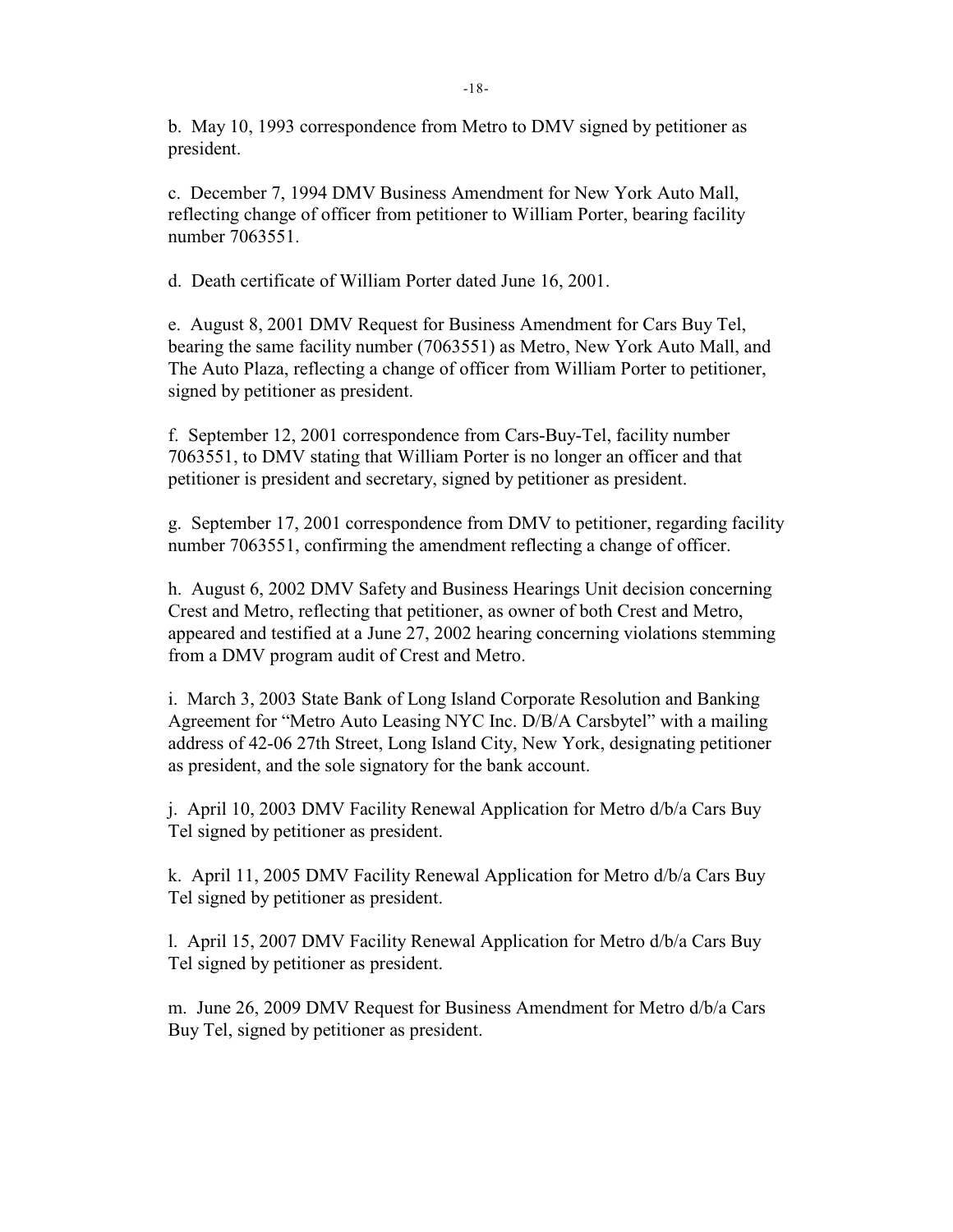*THE DETERMINATION OF THE ADMINISTRATIVE LAW JUDGE*

The Administrative Law Judge began her determination in this matter by describing the legal standard for granting a motion for summary determination. Citing to case law and regulations, the Administrative Law Judge found that summary determination shall be granted if, upon all the papers and proof submitted, the administrative law judge finds that it has been established sufficiently that no material and triable issue of fact is presented. The Administrative Law Judge noted further that in order to defeat a motion for summary determination, the opponent must produce evidentiary proof in admissible form sufficient to require a trial of material questions of fact on which he rests his claim.

The Administrative Law Judge next noted that the Division's motion for summary determination was based on the doctrine of collateral estoppel, which prevents a party from relitigating an issue raised in a prior action and decided against that party. According to the Administrative Law Judge, in order for the doctrine of collateral estoppel to apply, the issue as to which preclusion is sought must be identical to that in the prior proceeding, that issue must have been decided in the prior proceeding and the litigant who will be held precluded in the subsequent matter must have had a full and fair opportunity to litigate that issue in the prior proceeding.

The Administrative Law Judge found that the record in this matter demonstrated that the arguments petitioner presented in this matter were identical to the issues decided in *Silverstein I*, namely whether petitioner was a responsible person for Metro, whether the audit method was reasonable and whether the correct corporate entity was the subject of that audit. The Administrative Law Judge concluded that these issues were necessarily addressed and decided in *Silverstein I*, which also dealt with the same time period, and where petitioner had a full and fair

-19-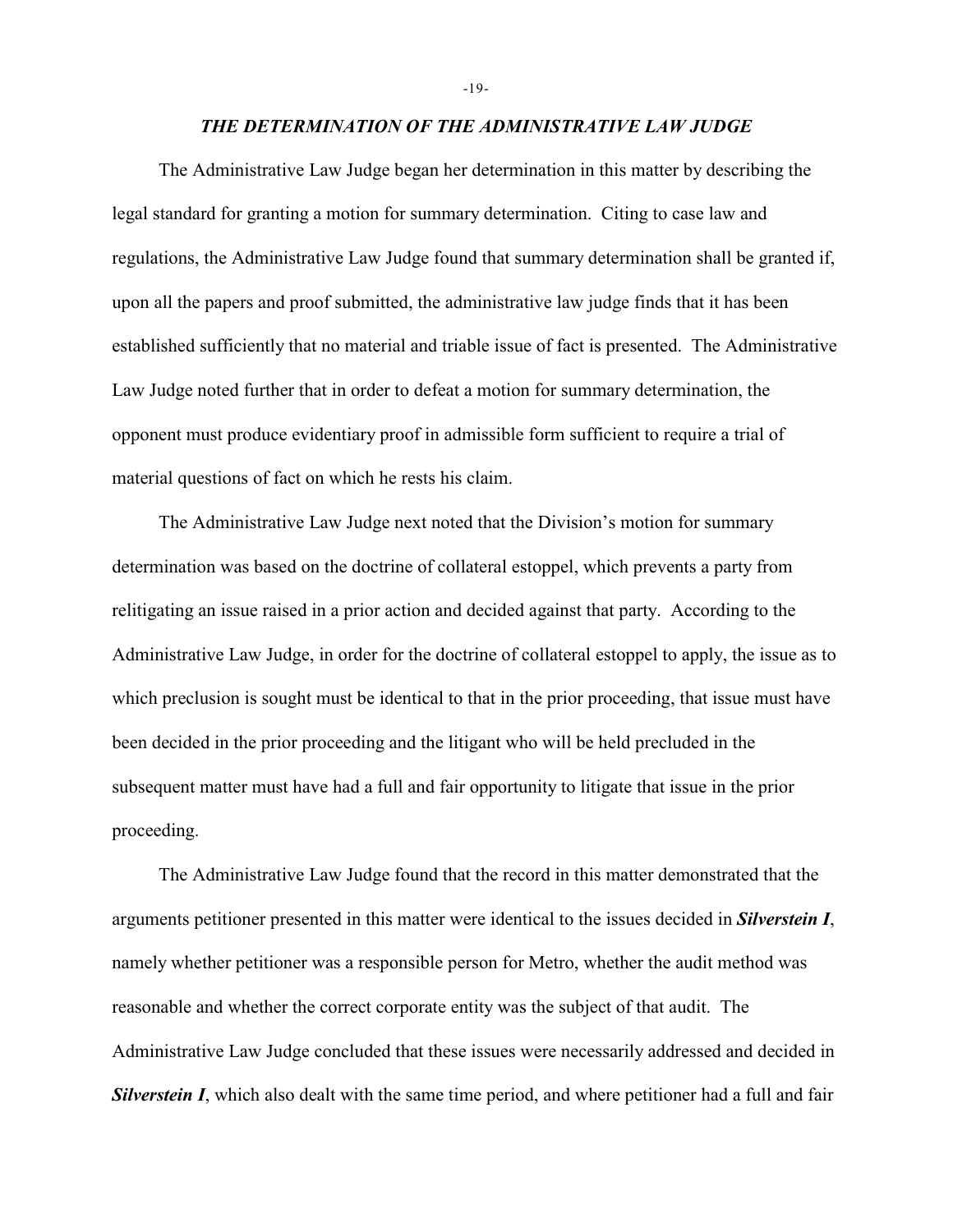opportunity to litigate these issues during the hearing and in the subsequent exception. Thus, the Administrative Law Judge concluded that petitioner was estopped from rearguing these issues.

The Administrative Law Judge noted that because petitioner failed to produce evidentiary proof sufficient to require a trial of material questions of fact, petitioner failed to defeat the Division's motion for summary determination. Thus, the Administrative Law Judge granted the Division's motion, sustained the notice of determination and denied the petition.

## *ARGUMENTS ON EXCEPTION*

Petitioner argues that the Administrative Law Judge erred in granting the Division's motion for summary determination, thereby denying him his right to a hearing on the merits of his petition. He argues further that the Division never provided him the bills of sale, checks or MV-50 forms for the transactions forming the basis of the assessment here at issue. He claims that the Division never contacted his power of attorney pursuant to the audit or provided a notice of audit and that the audit was ultimately conducted on the wrong corporate entity.

The Division urges us to affirm the determination of the Administrative Law Judge without modification. It argues that the Tribunal's Rules of Practice and Procedure (Rules) allow for postponement of a hearing if the continuance is ordered by the administrative law judge following receipt of a motion. The Administrative Law Judge's granting of that motion negated the need for a hearing in this matter. The Division states that each of the issues raised in petitioner's exception were addressed in *Silverstein I*, in which petitioner had a full and fair opportunity to litigate those issues.

#### *OPINION*

Our Rules provide that any party may move for summary determination after issue has been joined in a matter (20 NYCRR 3000.9 [b]). In relevant part:

-20-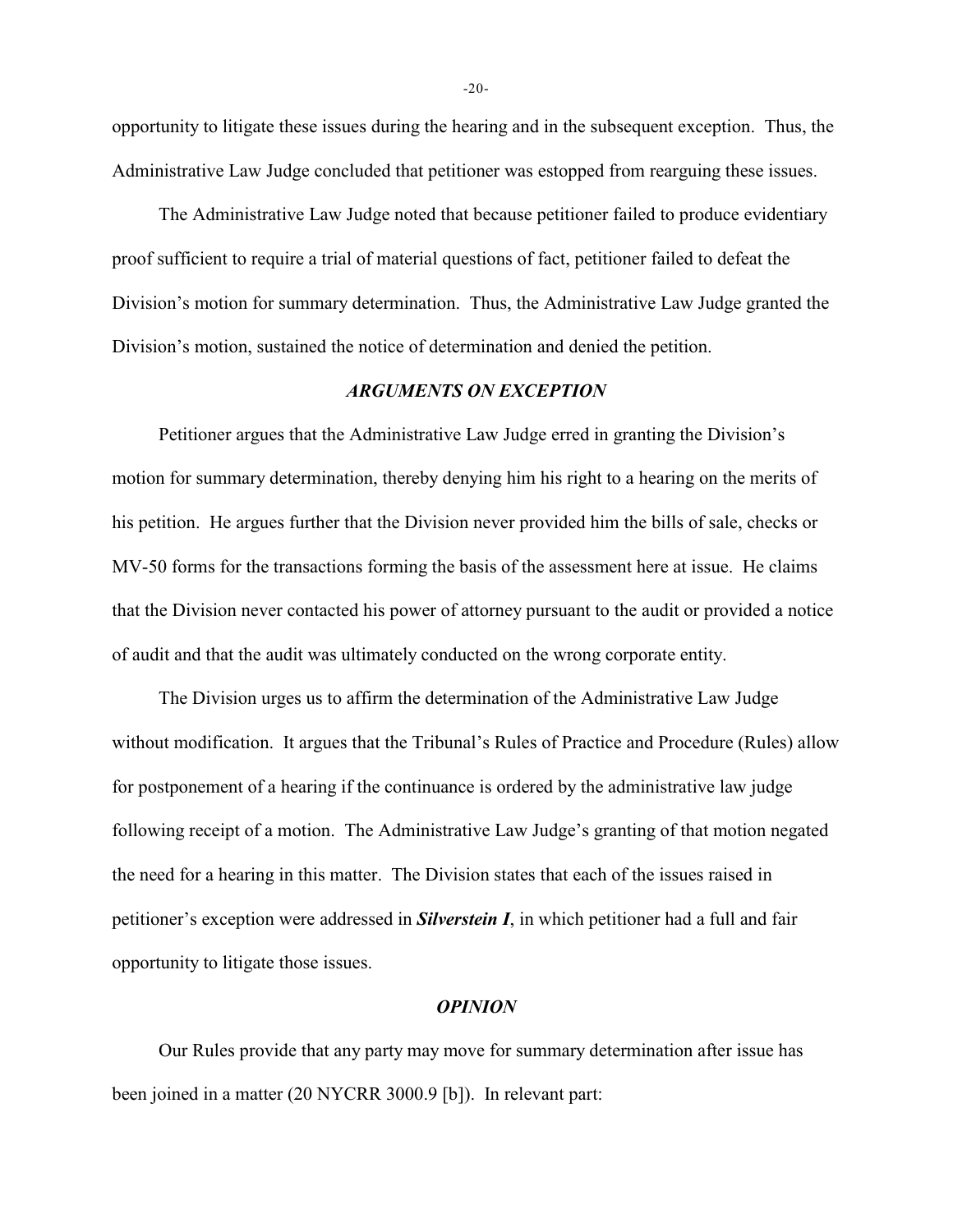The motion shall be granted if, upon all the papers and proof submitted, the administrative law judge finds that it has been established sufficiently that no material and triable issue of fact is presented and that the administrative law judge can, therefore, as a matter of law, issue a determination in favor of any party. The motion shall be denied if any party shows facts sufficient to require a hearing of any material and triable issue of fact (*id.*).

Our Rules also provide that a motion for summary determination shall be subject to the same provisions as motions filed pursuant to CPLR 3212, which provides for motions for summary judgment. "The proponent of a summary judgment motion must make a prima facie showing of entitlement to judgment as a matter of law, tendering sufficient evidence to eliminate any material issues of fact from the case" (*Winegrad v New York Univ. Med. Ctr.*, 64 NY2d 851, 853 [1985], *citing Zuckerman v City of New York*, 49 NY2d 557, 562 [1980]). As summary judgment is the procedural equivalent of a trial, it should be denied if there is any doubt as to the existence of a triable issue or where the material issue of fact is "arguable" (*Glick & Dolleck, Inc. v Tri-Pac Export Corp.*, 22 NY2d 439, 441 [1968]; *Museums at Stony Brook v Village of Patchogue Fire Dept.*, 146 AD2d 572 [2d Dept 1989]). If material facts are in dispute, or if contrary inferences may be drawn reasonably from undisputed facts, then a full trial is warranted and the case should not be decided on a motion (*Gerard v Inglese*, 11 AD2d 381, 382 [2d Dept 1960]). "To defeat a motion for summary judgment, the opponent must . . . produce 'evidentiary proof in admissible form sufficient to require a trial of material questions of fact on which he rests his claim'" (*Whelan v GTE Sylvania*, 182 AD2d 446, 449 [1st Dept 1992] *citing Zuckerman*).

We now address petitioner's argument that the Administrative Law Judge erred in granting the Division's motion for summary determination. We do not agree with petitioner that he was deprived of his due process right to a hearing by the Administrative Law Judge's granting of the Division's motion for summary determination. Our review of the record demonstrates that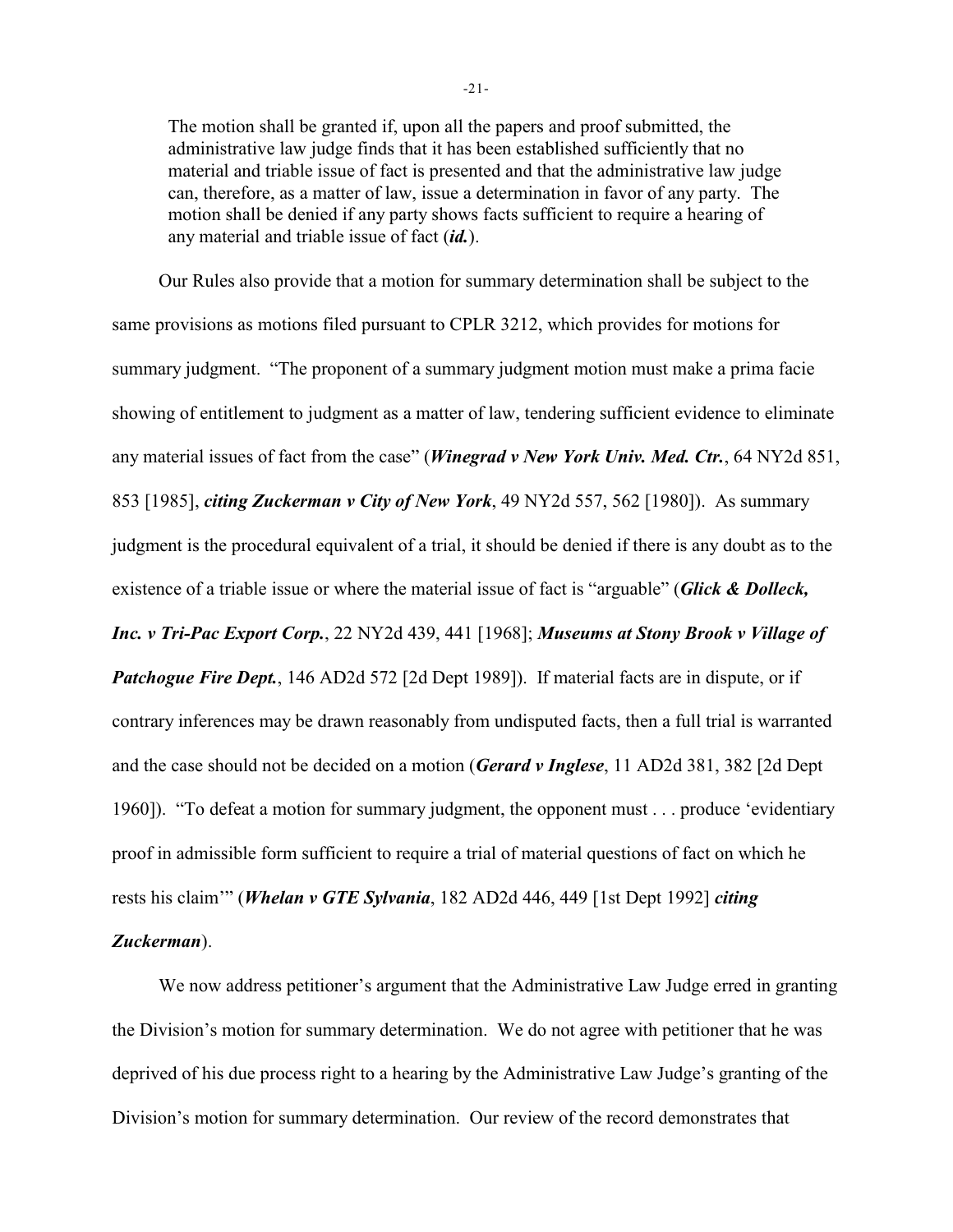petitioner had a full and fair opportunity to oppose the Division's motion and provide evidence in order to require a full hearing on material questions of fact alleged in the Division's motion. Petitioner was even provided with an extension of time to do this, but ultimately failed to present evidence sufficient to require a hearing on the facts alleged in the Division's motion.

Furthermore, we agree with the Division that our Rules allow for the postponement of a hearing following a motion if specifically ordered by the administrative law judge (20 NYCRR 3000.5 [e]). This is what occurred here, with the hearing in this matter being postponed pending the outcome of the Division's motion.

We next address whether the Administrative Law Judge erred in granting the Division's motion for summary determination. The Division's motion for was based on the doctrine of collateral estoppel, which precludes a party from relitigating an issue clearly raised in a prior action or proceeding and ultimately decided against that party (*see Ryan v New York Tel. Co.,* 62 NY2d 494 [1984]). In order for the doctrine of collateral estoppel to apply, the issue as to which preclusion is sought must be identical to that in the prior proceeding, the issue must have been decided in the prior proceeding and the litigant who will be held precluded in the present matter must have had a full and fair opportunity to litigate the issue in the prior proceeding (*see Staatsburg Water Co. v Staatsburg Fire Dist.*, 72 NY2d 147 [1988]; *Capital Tel. Co. v Pattersonville Tel. Co.*, 56 NY2d 11 [1982]).

We agree with the Administrative Law Judge's determination that collateral estoppel applies to the issues raised by petitioner in this case. First, petitioner was found to be a responsible person for Metro in *Silverstein I* for the period ended February 28, 2002 through November 30, 2007. This period includes the period here at issue. Petitioner was present and participated in the proceedings in *Silverstein I*, and had a full and fair opportunity to contest the

-22-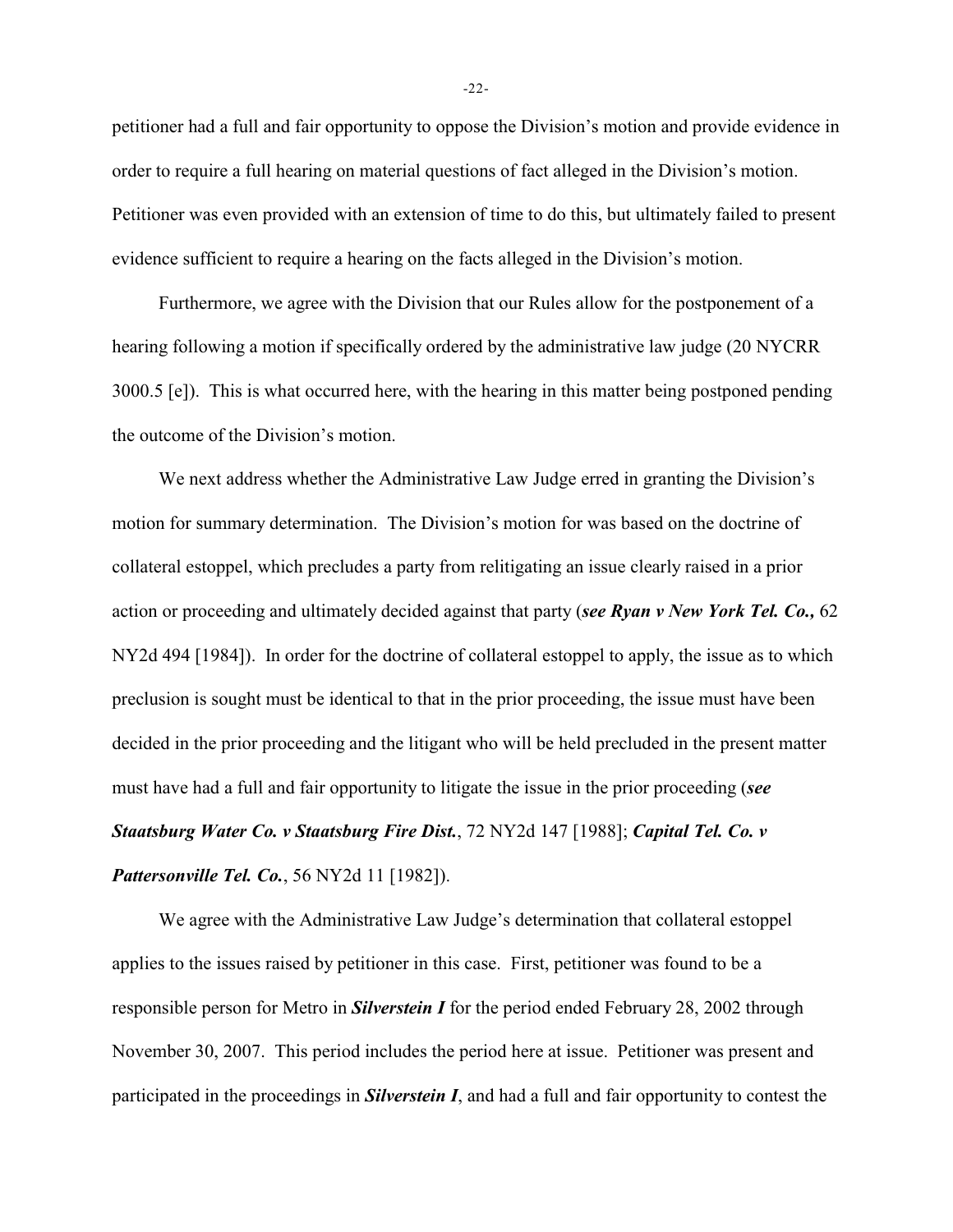issue in the prior action. Secondly, petitioner is now claiming that he never received bills of sale, copies of checks and the MV-50 books here at issue. This claim is not consistent with the record, as the documents that petitioner now claims he never received were part of the record in *Silverstein I* and were provided as attachments to the Division's notice of motion in the present matter and sent via certified mail to petitioner's last known address, which is the same address as the return address included on petitioner's notice of exception. Next, petitioner claims that Metro was never served with a notice of audit. Again, this is demonstrably false, as correspondence from the auditor dated March 26, 2013 clearly notifies Metro that it is being audited and requests specified records to complete that audit. Petitioner claims that his representative was never contacted by the Division. The record shows that at least two representatives were identified for Crest, but neither filed a complete and verifiable power of attorney form with the Division. Finally, petitioner states that the wrong corporate entity was audited. However, petitioner makes no legal argument or delineates any facts in the record in support of this assertion. We find that this issue was conclusively determined in *Silverstein I* and thus petitioner is estopped from relitigating it in the present case.

Although not specifically addressed in petitioner's exception, we agree with the Administrative Law Judge's analysis in the determination below of whether the audit methodology was reasonable. The record clearly shows that Metro failed to provide records sufficient to conduct an audit of its transactions, and thus the Division was entitled to use indirect methods to determine Metro's sales tax liability (*see Silverstein I*, *see also* Tax Law § 1138 [a] [1], *Matter of W.T. Grant Co. v Joseph*, 2 NY2d 196 [1957], *cert denied* 355 US 869 [1957]). Here, petitioner failed to bear his burden of showing that the audit methodology was unreasonable or that the amount of the assessment was erroneous (*see Matter of Surface Line*

-23-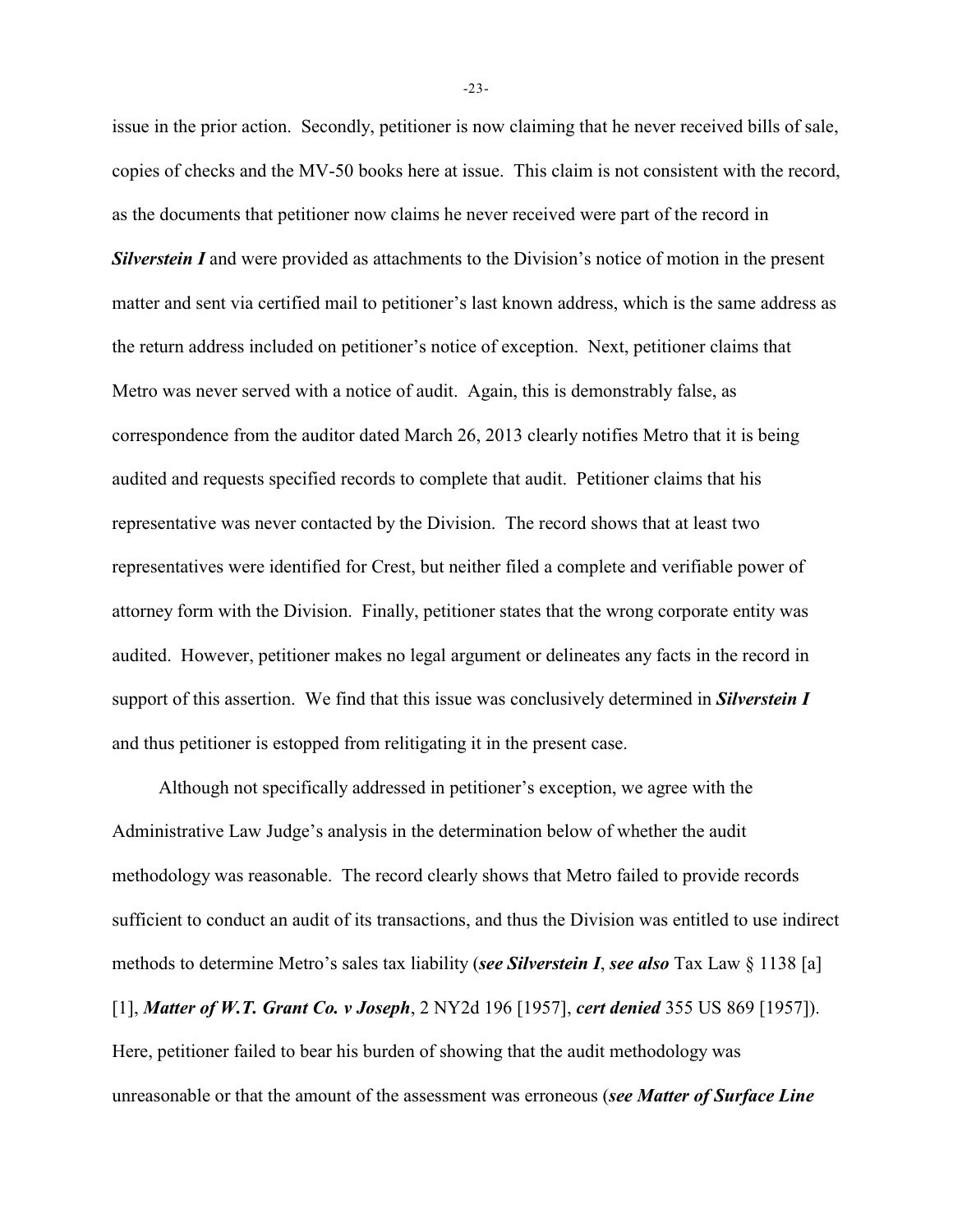*Operators Fraternal Org. v Tully*, 85 AD2d 858 [3d Dept 1981]; *Matter of Your Own Choice*, Tax Appeals Tribunal, February 20, 2003; *Silverstein I*).

In light of petitioner's full and fair opportunity to participate in *Silverstein I*, which decided the issues here under review, we find that collateral estoppel applies to each of the issues raised on exception and thus petitioner is estopped from relitigating those issues in the present matter. Accordingly, petitioner has failed to present any evidence to dispute the Division's prima facie case and thereby failed to show the existence of a triable or material issue of fact. We therefore affirm the summary determination of the Administrative Law Judge and deny the petition.

Accordingly, it is ORDERED, ADJUDGED and DECREED that:

- 1. The exception of Michael Silverstein is denied;
- 2. The determination of the Administrative Law Judge is affirmed;
- 3. The petition of Michael Silverstein is denied; and
- 4. The notice of determination dated June 10, 2013 is sustained.